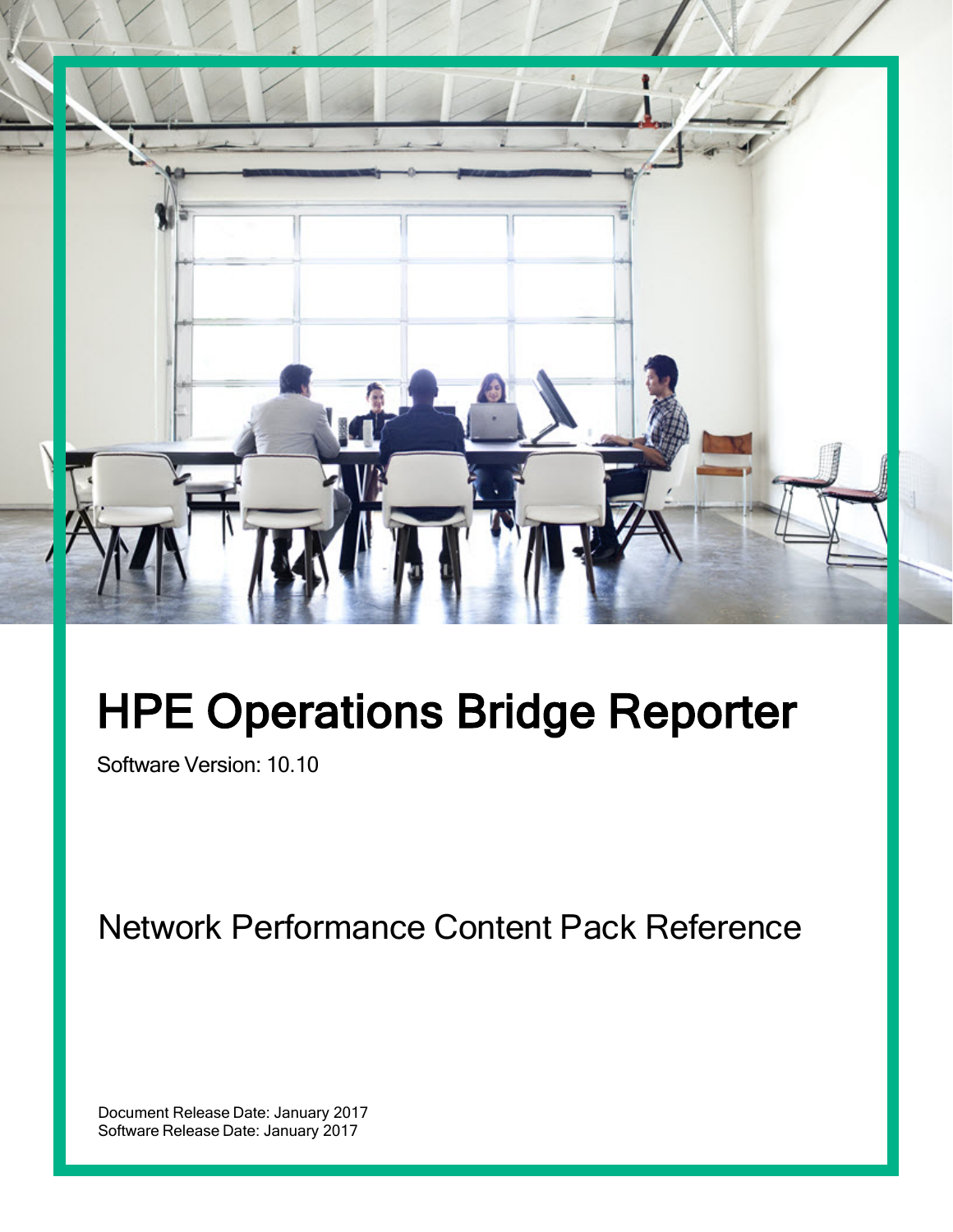### Legal Notices

### **Warranty**

The only warranties for Hewlett Packard Enterprise products and services are set forth in the express warranty statements accompanying such products and services. Nothing herein should be construed as constituting an additional warranty. Hewlett Packard Enterprise shall not be liable for technical or editorial errors or omissions contained herein. The information contained herein is subject to change without notice.

### Restricted Rights Legend

Confidential computer software. Valid license from Hewlett Packard Enterprise required for possession, use or copying. Consistent with FAR 12.211 and 12.212, Commercial Computer Software, Computer Software Documentation, and Technical Data for Commercial Items are licensed to the U.S. Government under vendor's standard commercial license.

### Copyright Notice

© 2015 - 2017 Hewlett Packard Enterprise Development LP

### Trademark Notices

Adobe™ is a trademark of Adobe Systems Incorporated. Microsoft® and Windows® are U.S. registered trademarks of Microsoft Corporation. UNIX® is a registered trademark of The Open Group. This product includes an interface of the 'zlib' general purpose compression library, which is Copyright © 1995-2002 Jean-loup Gailly and Mark Adler.

### Documentation Updates

To check for recent updates or to verify that you are using the most recent edition of a document, go to: <https://softwaresupport.hpe.com/>.

This site requires that you register for an HP Passport and to sign in. To register for an HP Passport ID, click **Register** on the HPE Software Support site or click **Create an Account** on the HP Passport login page.

You will also receive updated or new editions if you subscribe to the appropriate product support service. Contact your HPE sales representative for details.

### Support

Visit the HPE Software Support site at: <https://softwaresupport.hpe.com/>.

Most of the support areas require that you register as an HP Passport user and to sign in. Many also require a support contract. To register for an HP Passport ID, click **Register** on the HPE Support site or click **Create an Account** on the HP Passport login page.

To find more information about access levels, go to: <https://softwaresupport.hpe.com/web/softwaresupport/access-levels>.

**HPE Software Solutions Now** accesses the HPSW Solution and Integration Portal website. This site enables you to explore HPE Product Solutions to meet your business needs, includes a full list of Integrations between HPE Products, as well as a listing of ITIL Processes. The URL for this website is https://softwaresupport.hpe.com/km/KM01702731

### About this PDF Version of Online Help

This document is a PDF version of the online help. This PDF file is provided so you can easily print multiple topics from the help information or read the online help in PDF format. Because this content was originally created to be viewed as online help in a web browser, some topics may not be formatted properly. Some interactive topics may not be present in this PDF version. Those topics can be successfully printed from within the online help.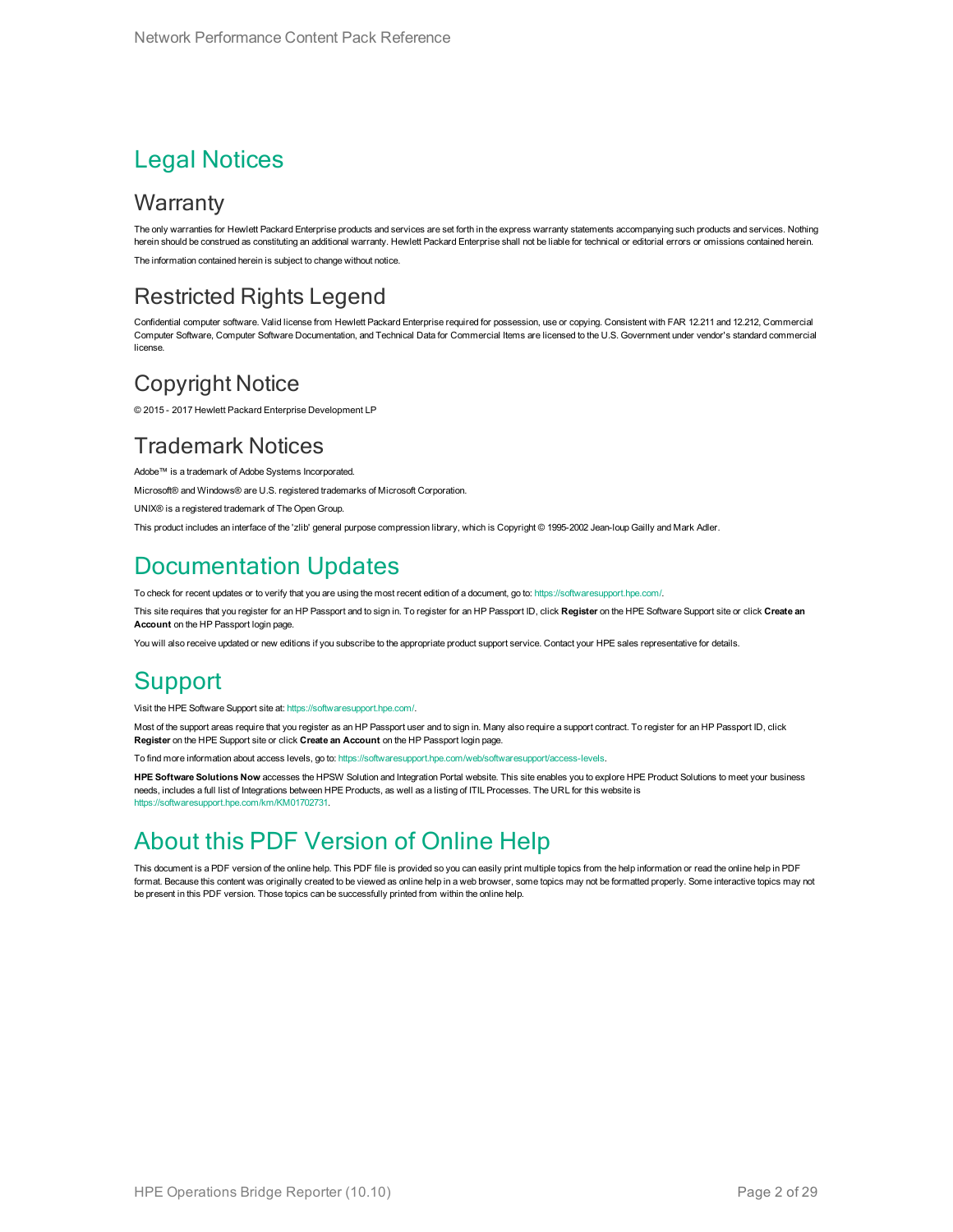# **Contents**

| HPE Operations Bridge Reporter (OBR) Overview  5                |  |
|-----------------------------------------------------------------|--|
|                                                                 |  |
|                                                                 |  |
|                                                                 |  |
|                                                                 |  |
|                                                                 |  |
|                                                                 |  |
|                                                                 |  |
|                                                                 |  |
|                                                                 |  |
|                                                                 |  |
|                                                                 |  |
|                                                                 |  |
|                                                                 |  |
|                                                                 |  |
|                                                                 |  |
| Configuring the Network Data Source (using Generic Database) 23 |  |
|                                                                 |  |
|                                                                 |  |
|                                                                 |  |
|                                                                 |  |
|                                                                 |  |
|                                                                 |  |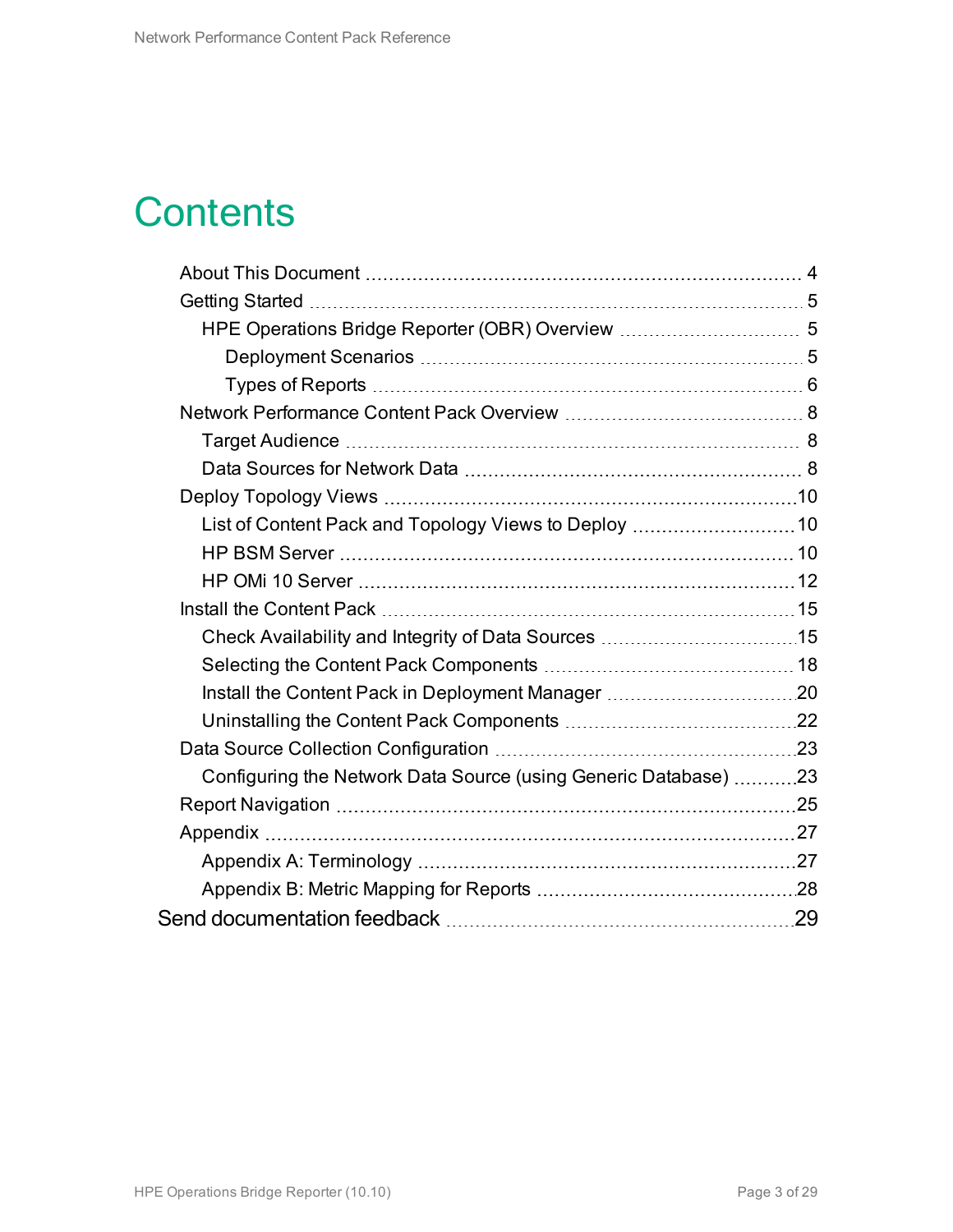# <span id="page-3-0"></span>About This Document

This document provides an overview of HPE OBR and Network Performance Content Pack. This document provides the list of Network Performance reports available with the Network Performance Content Pack.

This document helps you to deploy the topology views and install and configure the data source for the Network Performance Content Pack. It provides information on report navigation and metric mapping for report.

For information on HPE Operations Bridge Reporter tools and contents, go to URL: [https://hpln.hpe.com/product/operations-bridge-reporter.](https://hpln.hpe.com/product/operations-bridge-reporter)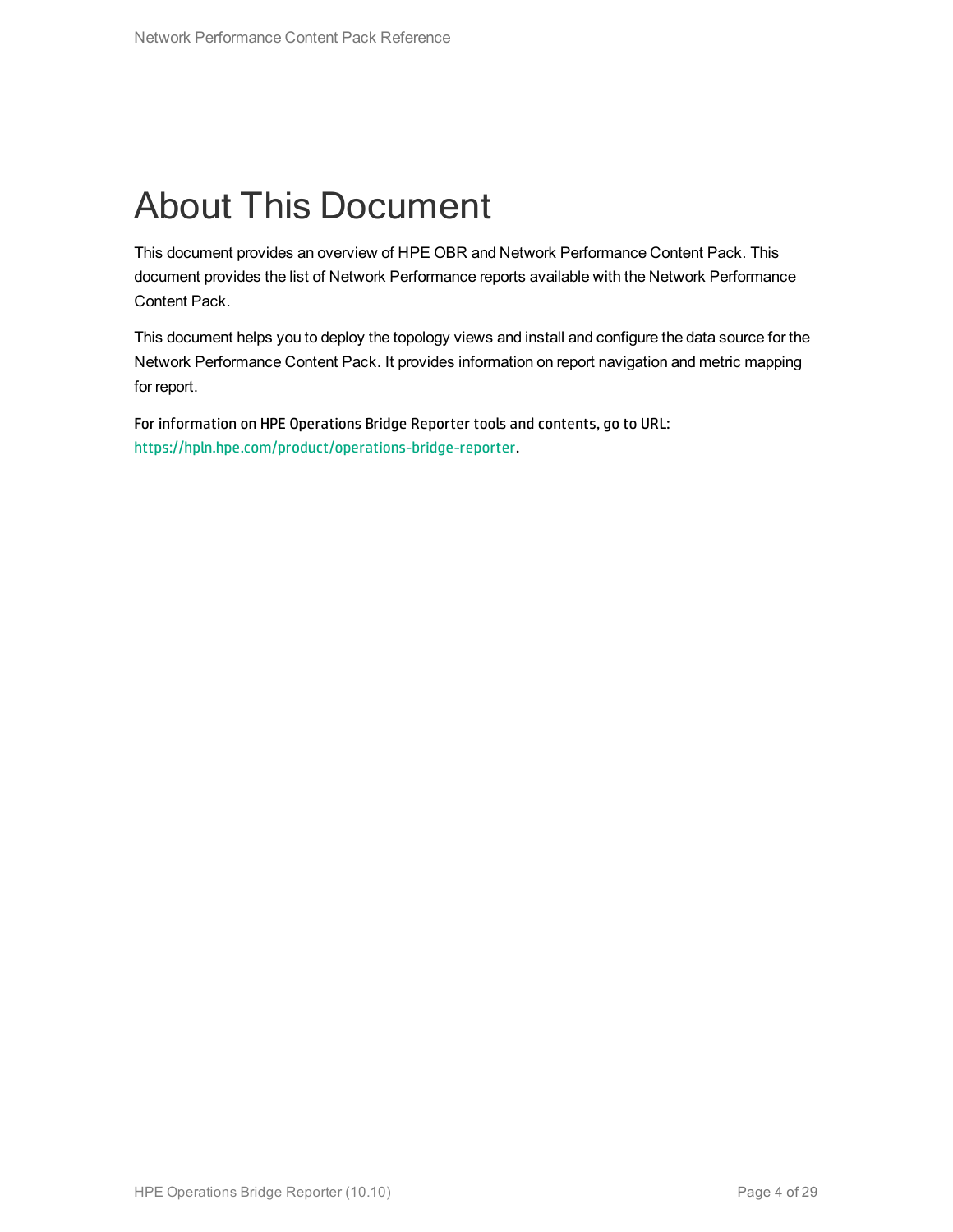# <span id="page-4-0"></span>Getting Started

<span id="page-4-1"></span>This section provides HPE OBR overview, deployment scenarios, and types of reports.

# HPE Operations Bridge Reporter (OBR) **Overview**

HPE OBR is a cross-domain historical infrastructure performance reporting solution. It displays topdown reports from Business Service Management (BSM) Business Service and Business Application, HP Operations Manager (HPOM) Node Group or HP OMi10 perspective to the underlying infrastructure. It also displays bottoms-up reports from the infrastructure to the impacted Business Services and Business Applications or Node Groups. It leverages the topology information to show how the underlying infrastructure health, performance and availability affects your Business Services and Business Applications or Node Groups in the long term. You can navigate from higher level cross domain reports to detailed domain level reports.

### <span id="page-4-2"></span>Deployment Scenarios

Following are the deployment scenarios supported on HPE OBR:

- **Deployment with BSM/OMi** In this deployment, Run-time Service Model (RTSM) is the source of topology information. HPE OBR discovers and synchronizes topology information from OMi. In a BSM environment with underlying HPOM servers, this synchronization technique receives discovered topology data from multiple HPOM systems and updates the Configuration Items (CIs) and CI relationships in the RTSM as soon as changes are discovered. However, you can also use the HPOM D-MoM dynamic topology synchronization technique to discover and synchronize the topology information in RTSM. In an environment with OMi 10.00, HPE OBR uses RTSM to obtain topology information and metrics from HP Operations Agent or HP SiteScope systems that are configured with OMi.
- **Deployment with HP Operations Manager** In this deployment, the topology information is a group of managed nodes defined in HPOM that are logically combined for operational monitoring. These logical node groups are created by HPOM users to classify the nodes as specific organizations or entities within their enterprise. For example, a group called Exchange Servers can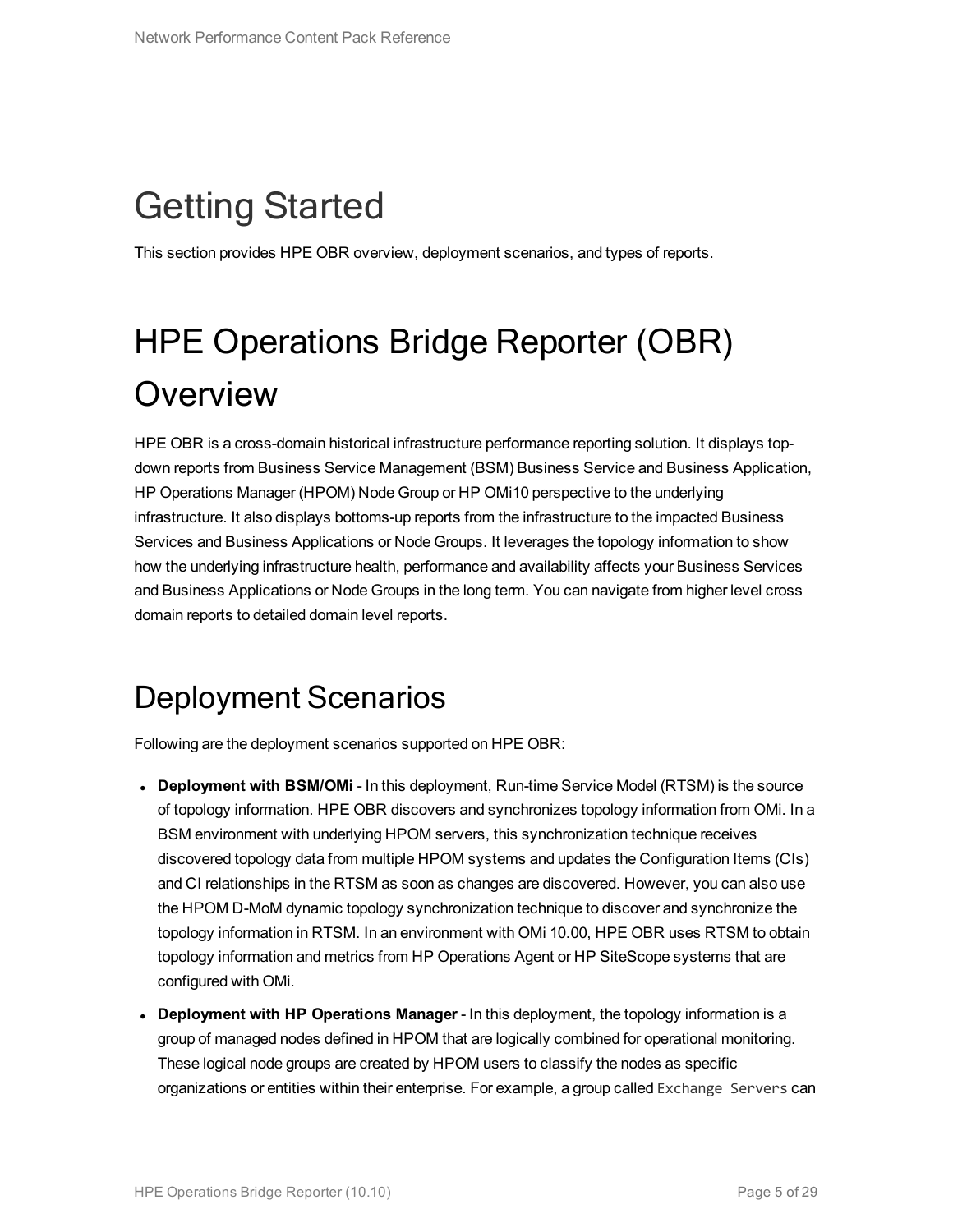be created in HPOM to organize the specific Exchange Servers and Active Directory nodes for reporting or monitoring purposes. HPE OBR uses the node groups from HPOM for its topology computation.

- <sup>l</sup> **Deployment with VMware vCenter** VMware vCenter is a distributed server-client software solution that provides a central and a flexible platform for managing the virtual infrastructure in business-critical enterprise systems. VMware vCenter centrally monitors performance and events, and provides an enhanced level of visibility of the virtual environment, thus helping IT administrators to control the environment with ease.
- <sup>l</sup> **Other deployments** Apart from the basic deployment scenarios, you can collect data from the following sources independently:
	- <sup>o</sup> Deployment with NNMi
	- <sup>o</sup> Deployment with a generic database
	- <sup>o</sup> Deployment with other applications using CSV

### <span id="page-5-0"></span>Types of Reports

The reports available in HPE Operations Bridge Reporter (OBR) are divided into two broad categories:

- Business Service Management
- Infrastructure Management

The following image shows the supported list of reports folders under both these categories: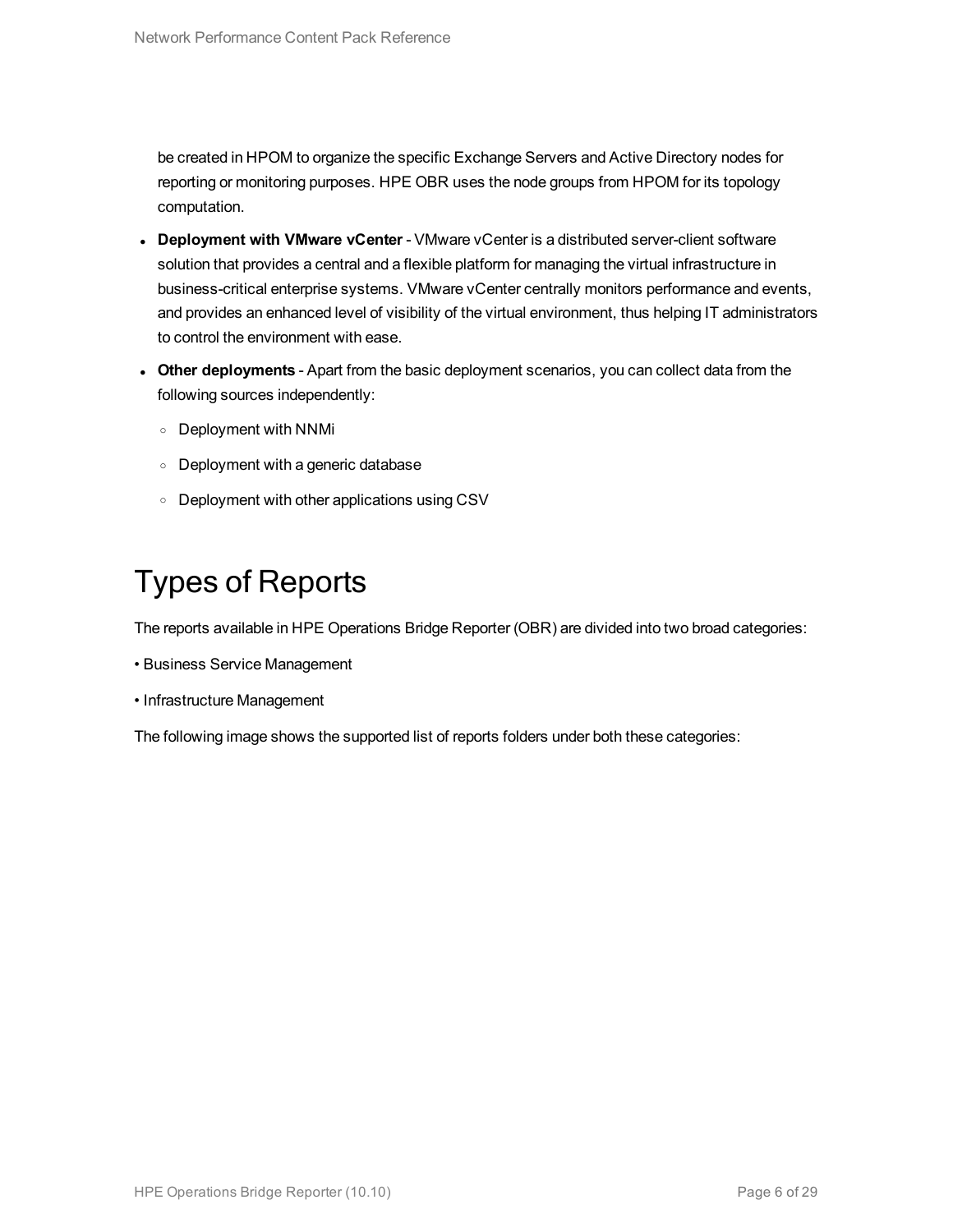

To view a map of all the reports available in the Network Performance Content Pack, see [Report](#page-24-0) [Navigation.](#page-24-0)

For more information on HPE Operations Bridge Reporter concepts, see *HPE Operations Bridge Reporter Concepts Guide* and *HPE Operations Bridge Reporter Content Development Guide*.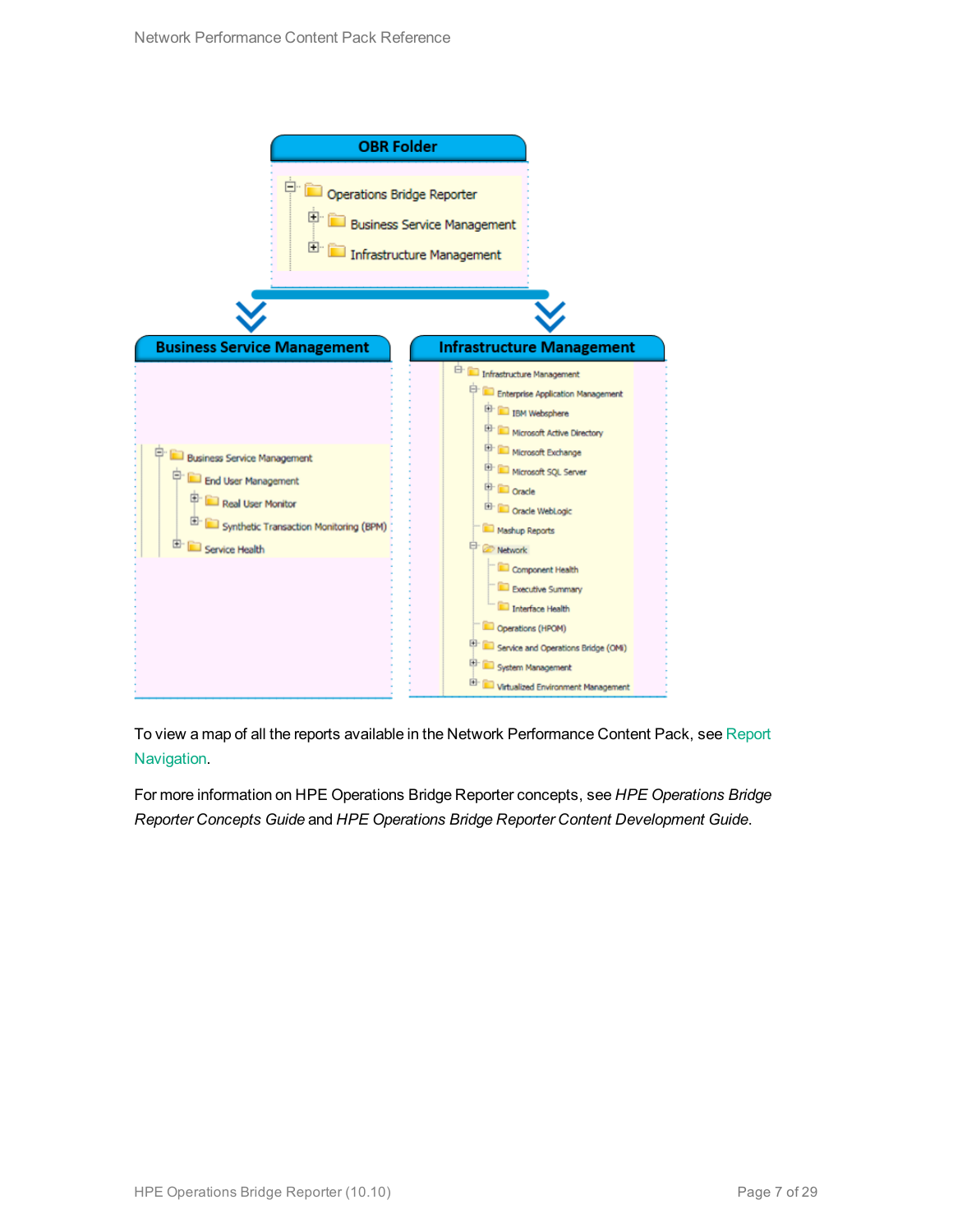# <span id="page-7-0"></span>Network Performance Content Pack **Overview**

This section provides an overview of Network Performance Content Pack, target audience, and supported data sources.

The Network Performance Content Packs determine the fact data that are to be collected from the various data sources, and the interval at which the data is collected. Configuration of the data source connections for the Network Performance Content Packs depends on the type of deployment scenario used.

## <span id="page-7-1"></span>Target Audience

The target audience for the Network reports is Network Administrators who are responsible for the maintenance of the network infrastructure of their organization.They can use the Network reports to survey the inventory of the network nodes and the allocated hardware resources to support the Business Services, Business Applications, or the Node Groups that are deployed on these nodes. By analyzing the performance, availability, and health information displayed in the reports, Network Administrators can help ensure continuous improvement of these business services and business applications.

## <span id="page-7-2"></span>Data Sources for Network Data

OBR integrates with and collects historical network-related data for the network nodes from HP Network Node Manager i (NNMi) Network Performance Server (NPS).

The NPS provides the infrastructure that is used in conjunction with NNMi to monitor the operational performance of the network infrastructure. With the performance data collected by different NNMi Software Smart Plug-ins (iSPIs) such as NNM iSPI for Performance, the NPS builds data tables, runs queries in response to user selections, and displays query results in web-based reports that help you diagnose and troubleshoot problems in your network environment. The NPS enables you to effectively store, access, and track performance data.

OBR supports the collection of network data from the NPS by extending the functionality of the database collector. The Network Content Pack identifies the list of metrics or facts that OBR must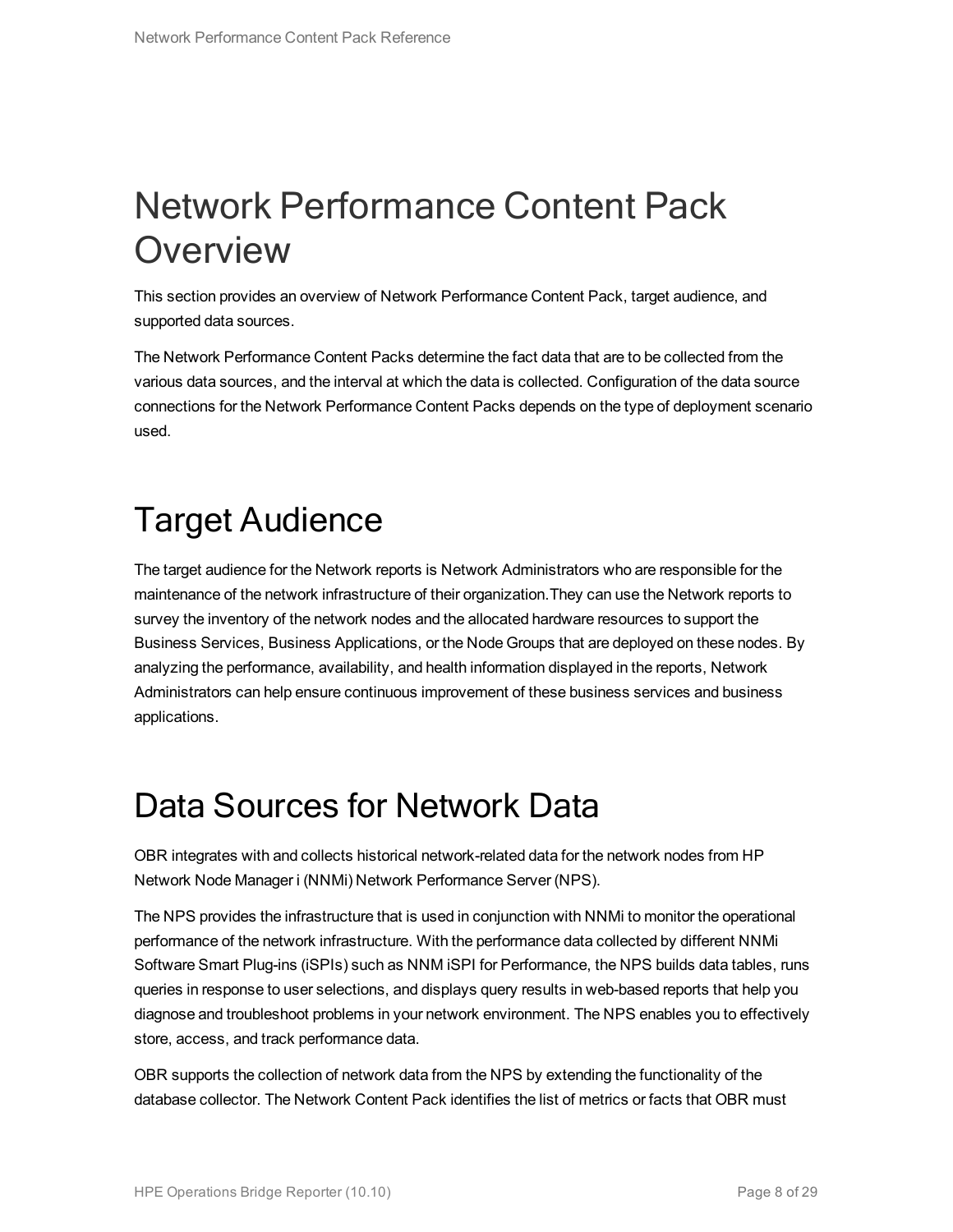collect from each of these data sources. The corresponding dimension data is collected from the RTSM or HPOM topology source, depending on OBR's deployment scenario.

OBR collects hourly data from the NPS based on the collection policies defined in the Network Content Pack. This data is stored in the database in hourly tables as individual records. OBR then performs aggregation routines on these records and converts the data to daily data. This aggregated data is displayed in the reports.

**Note:** The Network data that is collected from NPS is enriched with the downtime information. OBR does not perform any additional downtime enrichment on this data when displaying it in the reports.

**Note:** The Network Performance Content Pack collects data only from Type2 NodeGroups, that is, routers and switches.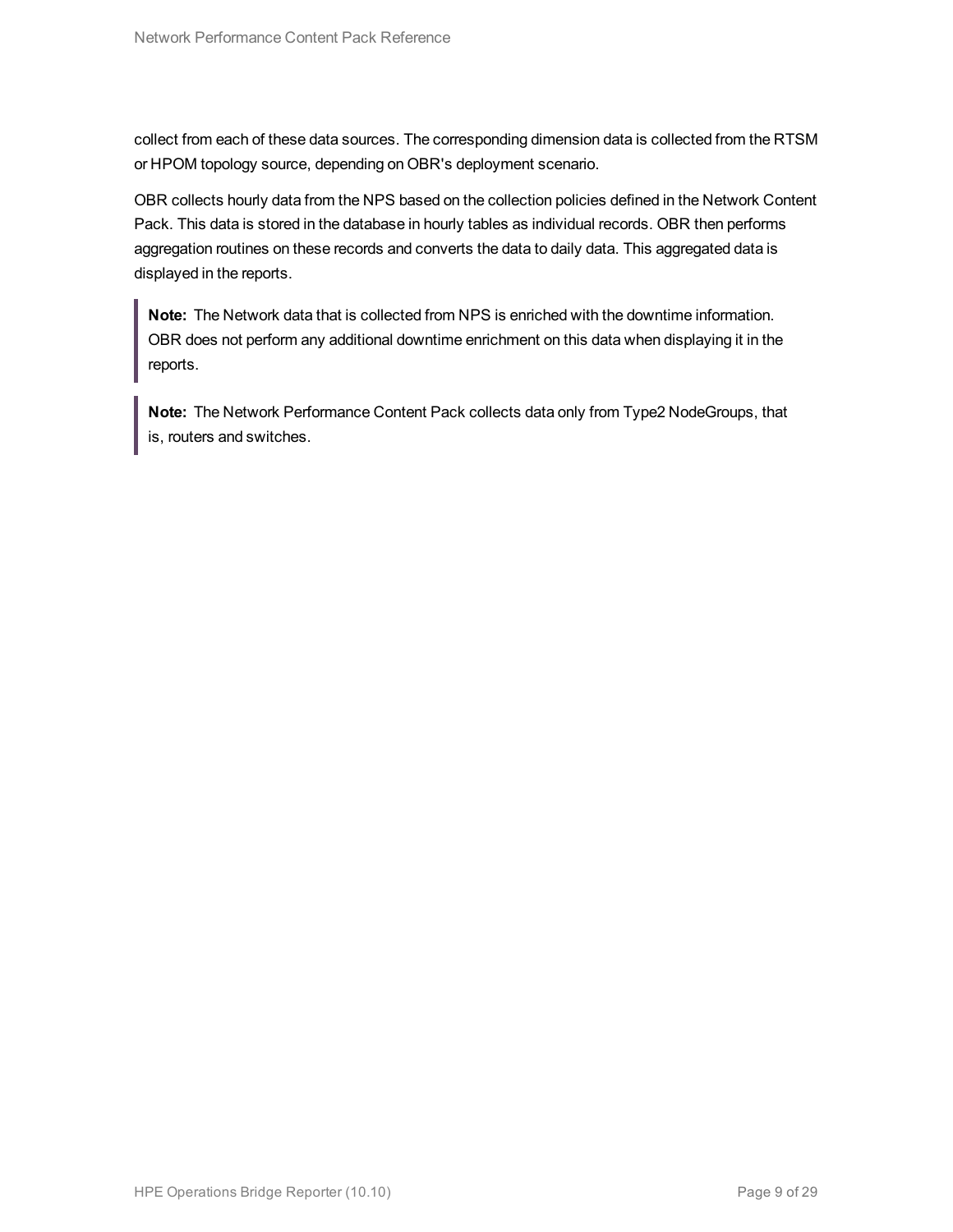# <span id="page-9-0"></span>Deploy Topology Views

<span id="page-9-1"></span>To configure HPE OBR to collect domain-specific data, you need to deploy the topology views for Network Performance Content Pack. These topology views contain specific CI attributes that Network Performance Content Pack uses to collect the relevant data.

# <span id="page-9-3"></span>List of Content Pack and Topology Views to Deploy

| <b>Content Pack</b> | <b>View Name</b>         | Location                                                                    |
|---------------------|--------------------------|-----------------------------------------------------------------------------|
| <b>On Windows</b>   |                          |                                                                             |
| <b>Network</b>      | SHR Network<br>Views.zip | %PMDB HOME%\packages\Network\ETL<br>Network NPS92 RTSM.ap\source\cmdb views |
| <b>On Linux</b>     |                          |                                                                             |
| <b>Network</b>      | SHR Network<br>Views.zip | \$PMDB HOME/packages/Network/ETL Network<br>NPS92_RTSM.ap/source/cmdb views |

The following table lists the topology views to deploy for Network Performance Content Pack:

## <span id="page-9-2"></span>HP BSM Server

To deploy the topology model views for the Network Performance Content Pack in the HP BSM server, follow these steps:

1. In the web browser, type the following URL:

http://*<BSM system FQDN>*/bsm

where, *<BSM system FQDN>* is the FQDN of the HP BSM server.

**Note:** You can launch the HP BSM server from a system where HPE OBR is installed or any other local system. If you are launching from local system, ensure that you browse to the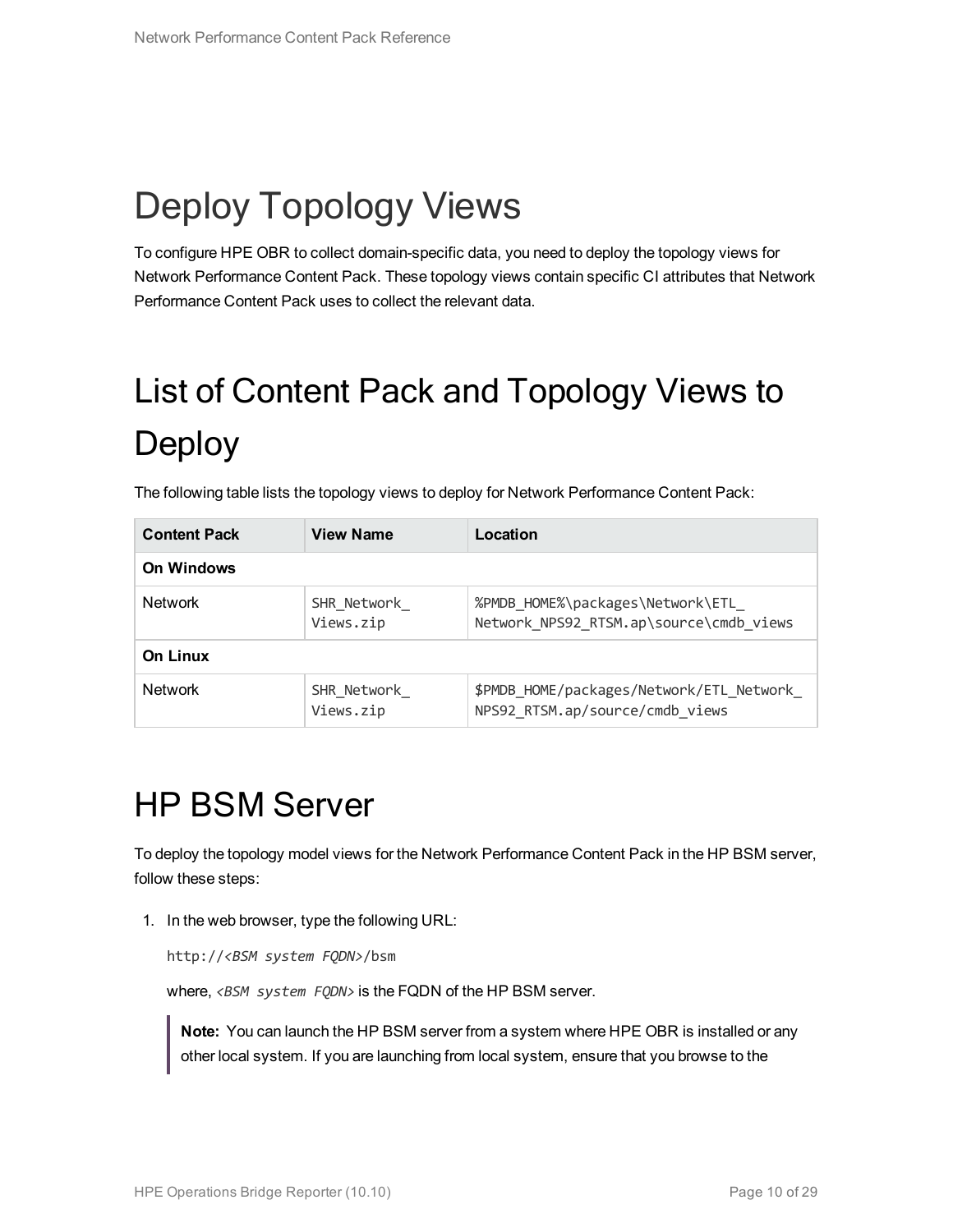location mentioned in List of Content Pack and [Topology](#page-9-3) Views to Deploy and copy the required views to your local system.

The Business Service Management Login page appears.

- 2. Type the login name and password and click **Log In**. The Business Service Management Site Map appears.
- 3. Click **Administration > RTSM Administration**. The RTSM Administration page appears.



4. Click **Administration > Package Manager**. The Package Manager page appears.



5. Click the **Deploy Packages to Server (from local disk)** icon. The **Deploy Package to Server** dialog box appears.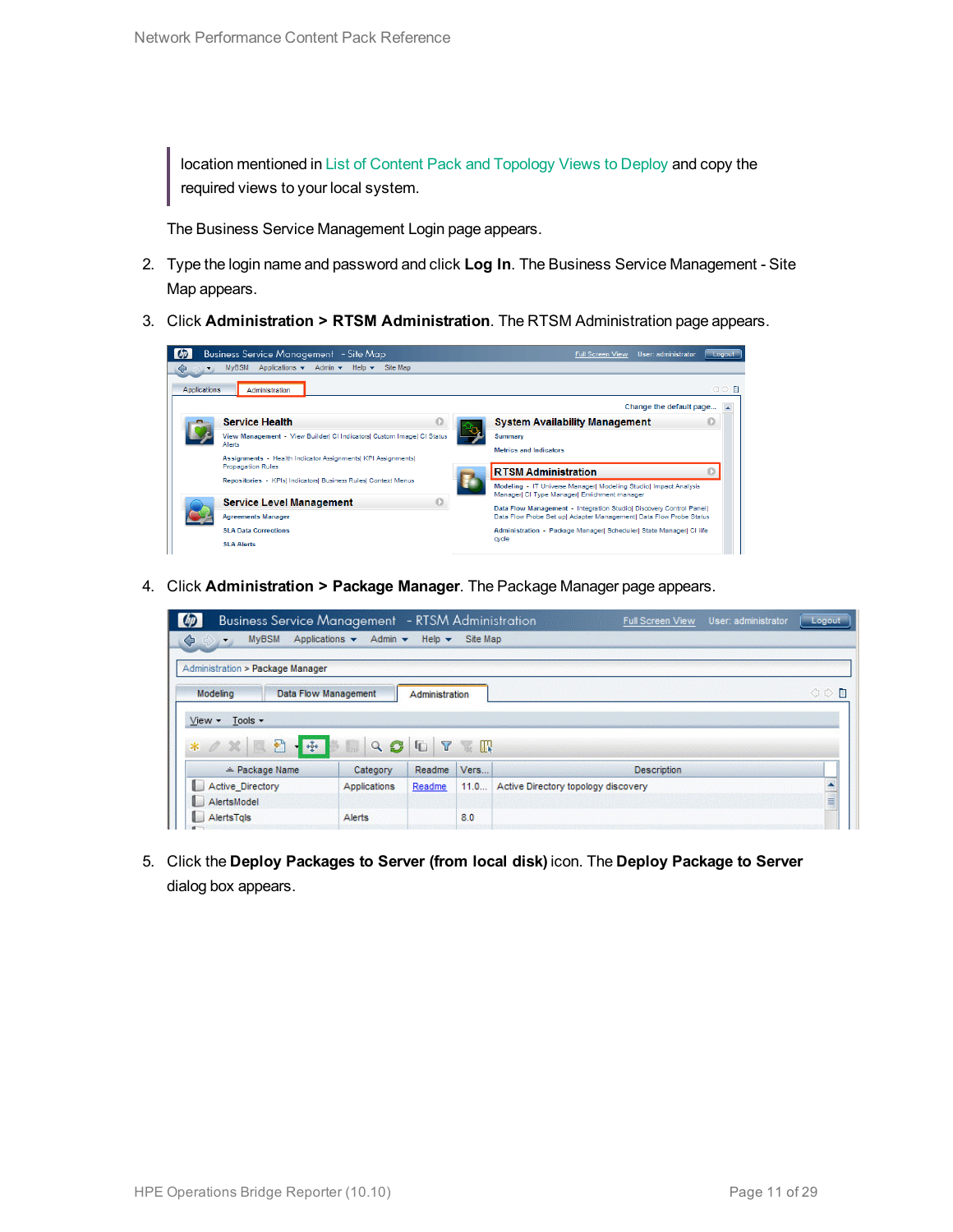| Administration > Package Manager |                                             |
|----------------------------------|---------------------------------------------|
| Modeling                         | Data Flow Management<br>Administration      |
|                                  |                                             |
| Tools $\sim$<br>View -           |                                             |
| $+ 0 x 0$                        | Ш<br>$Q G$ a $V$<br>-?<br>W.                |
| Active Directory                 | Deploy Packages to Server (from local disk) |
| 뜵<br><b>AlertsModel</b>          |                                             |
| AlertsTals                       |                                             |

6. Click the **Add** icon.

| <b>Deploy Packages to Server</b>            |  |
|---------------------------------------------|--|
| Choose the package zip files to be deployed |  |
| Package(zip)                                |  |
|                                             |  |

The **Deploy Package to Server (from local disk)** dialog box appears.

7. Browse to the location of the Content Pack zip files, select the required files, and then click **Open**.

You can view and select the TQL and ODB views that you want to deploy under **Select the resources you want to deploy** in the **Deploy Package to Server (from local disk)** dialog box. Ensure that all the files are selected.

8. Click **Deploy** to deploy the Content Pack views.

<span id="page-11-0"></span>You have successfully deployed the Content Packs views based on the type of deployment scenario selected for HPE OBR.

### HP OMi 10 Server

To deploy the topology model views for the Network Performance Content Pack in the HP OMi 10 server, follow these steps:

1. In the web browser, type the following URL:

http://*<OMi system FQDN>*/omi

where, *<OMi system FQDN>* is the FQDN of the HP OMi server.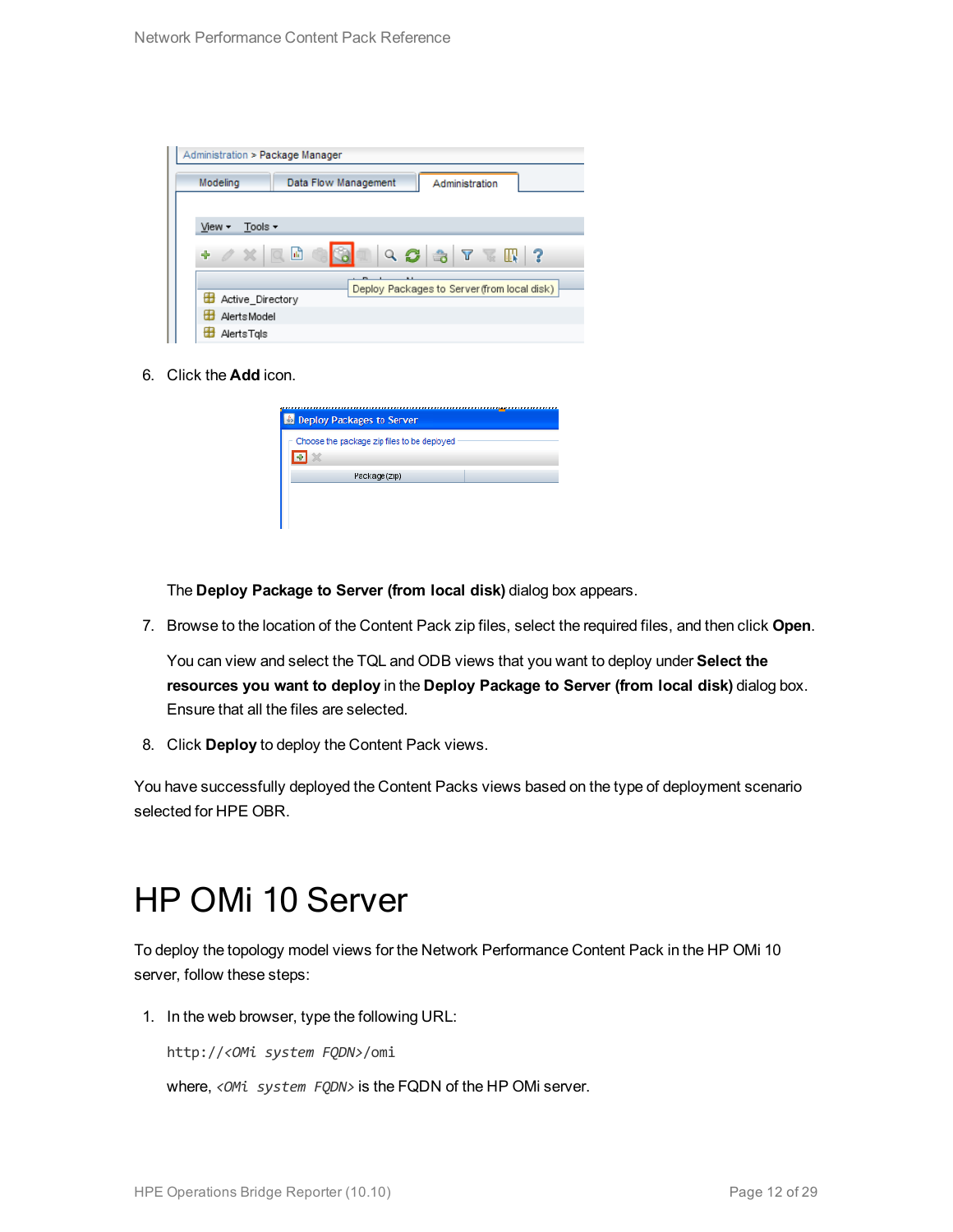**Note:** You can launch the HP OMi server from a system where HPE OBR is installed or any other local system. If you are launching from local system, ensure that you browse to the location mentioned in List of Content Pack and [Topology](#page-9-3) Views to Deploy and copy the required views to your local system.

The Operations Manager i Login page appears.

- 2. Type the login name and password and click **Log In**. The Operations Manager i Workspace page appears.
- 3. Click **Administration > RTSM Administration > Package Manager**.

| <b>Operations Manager i</b><br>Workspaces $\smile$                        | Administration $\sim$                         | Q search for menu items | $\Delta$ admin $\sim$                                         | $\Omega$    |  |
|---------------------------------------------------------------------------|-----------------------------------------------|-------------------------|---------------------------------------------------------------|-------------|--|
| Workspaces > My Workspace                                                 |                                               |                         |                                                               | V.<br>$E =$ |  |
| 360° View x                                                               | > Event Processing<br>łФ                      |                         |                                                               |             |  |
| Hierarchy                                                                 |                                               |                         |                                                               |             |  |
| Þ<br>EUM_BSMR<br>$\checkmark$<br>Y<br>[Select a Filter]<br>$\overline{Y}$ | ô<br>> Service Health                         |                         |                                                               |             |  |
| Name                                                                      | $\sim$ RTSM Administration                    |                         |                                                               |             |  |
| E EUM_BSMR                                                                | <b>Modeling</b><br><b>IT Universe Manager</b> |                         | <b>Data Flow Management</b><br><b>Reconciliation Priority</b> |             |  |
| $\boxed{0}$ 1                                                             | <b>Modeling Studio</b>                        |                         | <b>Integration Studio</b>                                     |             |  |
| U<br>16.55.245.42                                                         | <b>Impact Analysis Manager</b>                |                         | <b>Discovery Control Panel</b>                                |             |  |
| $\bullet$ 16.59.1.1 - 16.59.50.255                                        | <b>CI Type Manager</b><br>Enrichment manager  |                         | <b>Data Flow Probe Setup</b><br><b>Adapter Management</b>     |             |  |
| $\bigotimes$ 16.59.101.1 - 16.59.150.255                                  |                                               |                         | <b>Data Flow Probe Status</b>                                 |             |  |
|                                                                           | <b>Administration</b>                         |                         |                                                               |             |  |
| $\bigcirc$ 16.59.42.70 - 16.59.42.70                                      | <b>Package Manager</b><br>Scheduler           |                         |                                                               |             |  |
| $\bigotimes$ 16.59.51.1 - 16.59.100.255                                   | <b>State Manager</b>                          | Package Manager         |                                                               |             |  |
| 16.59.67.149<br>▄                                                         | <b>CI Life Cycle</b>                          |                         |                                                               |             |  |
| $\left[ \bigcirc \right]$ 2                                               |                                               |                         |                                                               |             |  |
| $\Theta$ 4                                                                | Ö<br>> Setup and Maintenance                  |                         |                                                               |             |  |
| Active                                                                    | $\angle$ Users<br>я                           |                         |                                                               |             |  |

The Package Manager page appears.

4. Click the **Deploy Packages to Server (from local disk)** icon. The **Deploy Package to Server** dialog box appears.

| <b><i>OD</i></b> Operations Manager i                                      | Workspaces $\sim$                                                                                                                                                                                                                                                                                                                                                                                                                                                                                                                     |        | Administration $\sim$ |          | Q search for menu items             | $\blacktriangle$ r admin $\blacktriangleright$ | $\odot$ |  |  |
|----------------------------------------------------------------------------|---------------------------------------------------------------------------------------------------------------------------------------------------------------------------------------------------------------------------------------------------------------------------------------------------------------------------------------------------------------------------------------------------------------------------------------------------------------------------------------------------------------------------------------|--------|-----------------------|----------|-------------------------------------|------------------------------------------------|---------|--|--|
| Administration > RTSM Administration > Administration ><br>Package Manager |                                                                                                                                                                                                                                                                                                                                                                                                                                                                                                                                       |        |                       |          |                                     |                                                |         |  |  |
| View $\star$ Tools $\star$ Help $\star$                                    |                                                                                                                                                                                                                                                                                                                                                                                                                                                                                                                                       |        |                       |          |                                     |                                                |         |  |  |
|                                                                            | $* \angle \times \boxed{0} \quad \Rightarrow \quad \text{if} \quad \text{if} \quad \text{if} \quad \text{if} \quad \text{if} \quad \text{if} \quad \text{if} \quad \text{if} \quad \text{if} \quad \text{if} \quad \text{if} \quad \text{if} \quad \text{if} \quad \text{if} \quad \text{if} \quad \text{if} \quad \text{if} \quad \text{if} \quad \text{if} \quad \text{if} \quad \text{if} \quad \text{if} \quad \text{if} \quad \text{if} \quad \text{if} \quad \text{if} \quad \text{if} \quad \text{if} \quad \text{if} \quad \$ |        |                       |          |                                     |                                                |         |  |  |
| ≐ Package N Deploy packages to server (from local disk)                    |                                                                                                                                                                                                                                                                                                                                                                                                                                                                                                                                       | Readme | Version               | Build Nu | <b>Description</b>                  |                                                |         |  |  |
| Active_Directory                                                           | Applications                                                                                                                                                                                                                                                                                                                                                                                                                                                                                                                          | Readme | 13.0-1179             | 1179     | Active Directory topology discovery |                                                |         |  |  |
| AlertsModel                                                                |                                                                                                                                                                                                                                                                                                                                                                                                                                                                                                                                       |        |                       |          |                                     |                                                |         |  |  |
| AlertsTqls                                                                 | Alerts                                                                                                                                                                                                                                                                                                                                                                                                                                                                                                                                |        | 8.0                   |          |                                     |                                                |         |  |  |

5. Click the **Add** icon.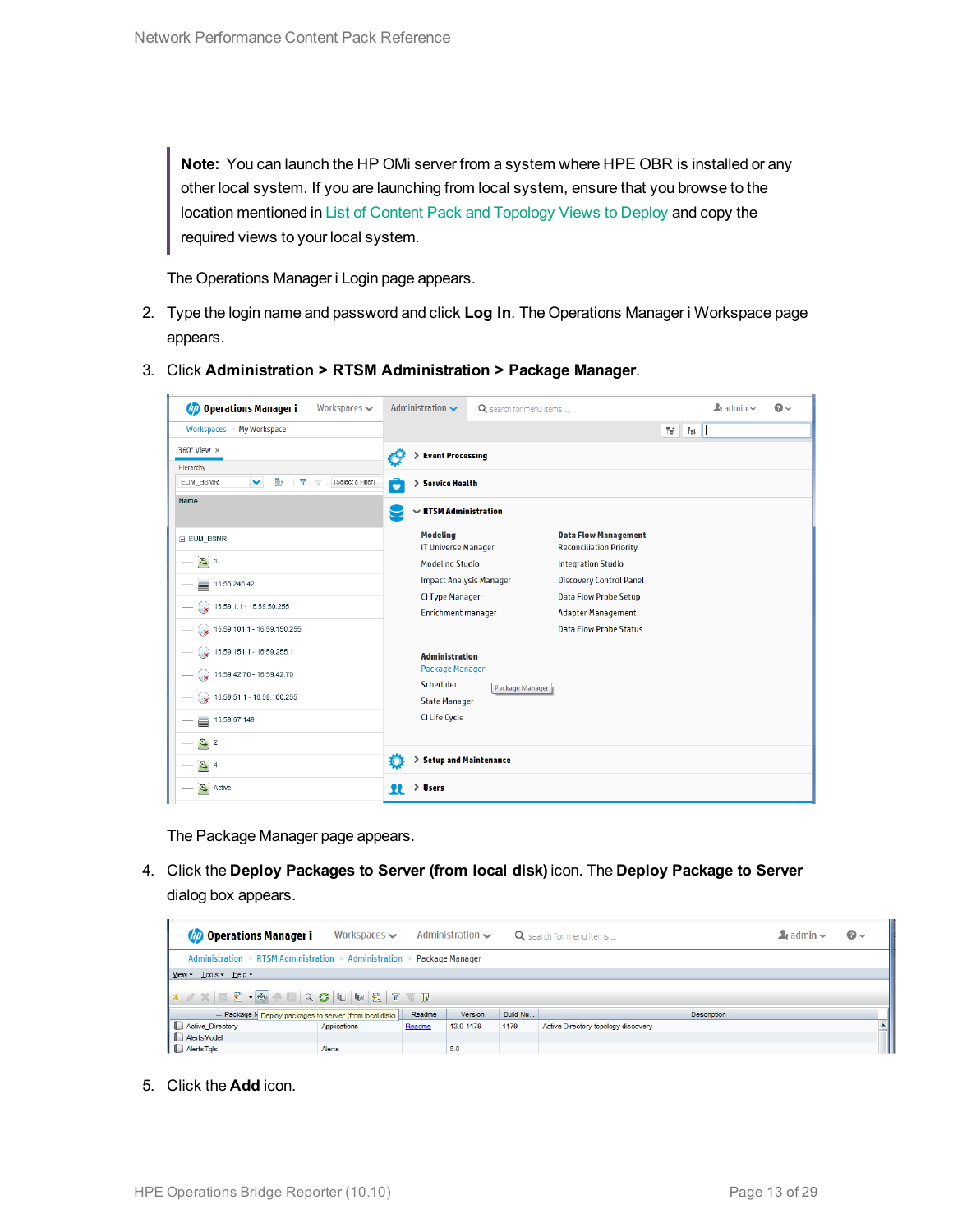| Deploy Packages to Server                   |                  | $\overline{\mathbf{x}}$ |
|---------------------------------------------|------------------|-------------------------|
| Choose the package zip files to be deployed |                  |                         |
| 壘<br>$\chi$                                 |                  |                         |
| Package(zip)<br>Add                         | Path             |                         |
|                                             |                  |                         |
|                                             |                  |                         |
|                                             |                  |                         |
|                                             |                  |                         |
|                                             |                  |                         |
| Select the resources you want to deploy     |                  |                         |
| 名马路                                         |                  |                         |
|                                             |                  |                         |
|                                             |                  |                         |
|                                             |                  |                         |
|                                             |                  |                         |
|                                             |                  |                         |
|                                             |                  |                         |
|                                             |                  |                         |
|                                             | Deploy<br>Cancel |                         |

The **Deploy Package to Server (from local disk)** dialog box appears.

6. Browse to the location of the Content Pack zip files, select the required files, and then click **Open**.

You can view and select the TQL and ODB views that you want to deploy under **Select the resources you want to deploy** in the **Deploy Package to Server (from local disk)** dialog box. Ensure that all the files are selected.

7. Click **Deploy** to deploy the Content Pack views.

You have successfully deployed the Content Packs views based on the type of deployment scenario selected for HPE OBR.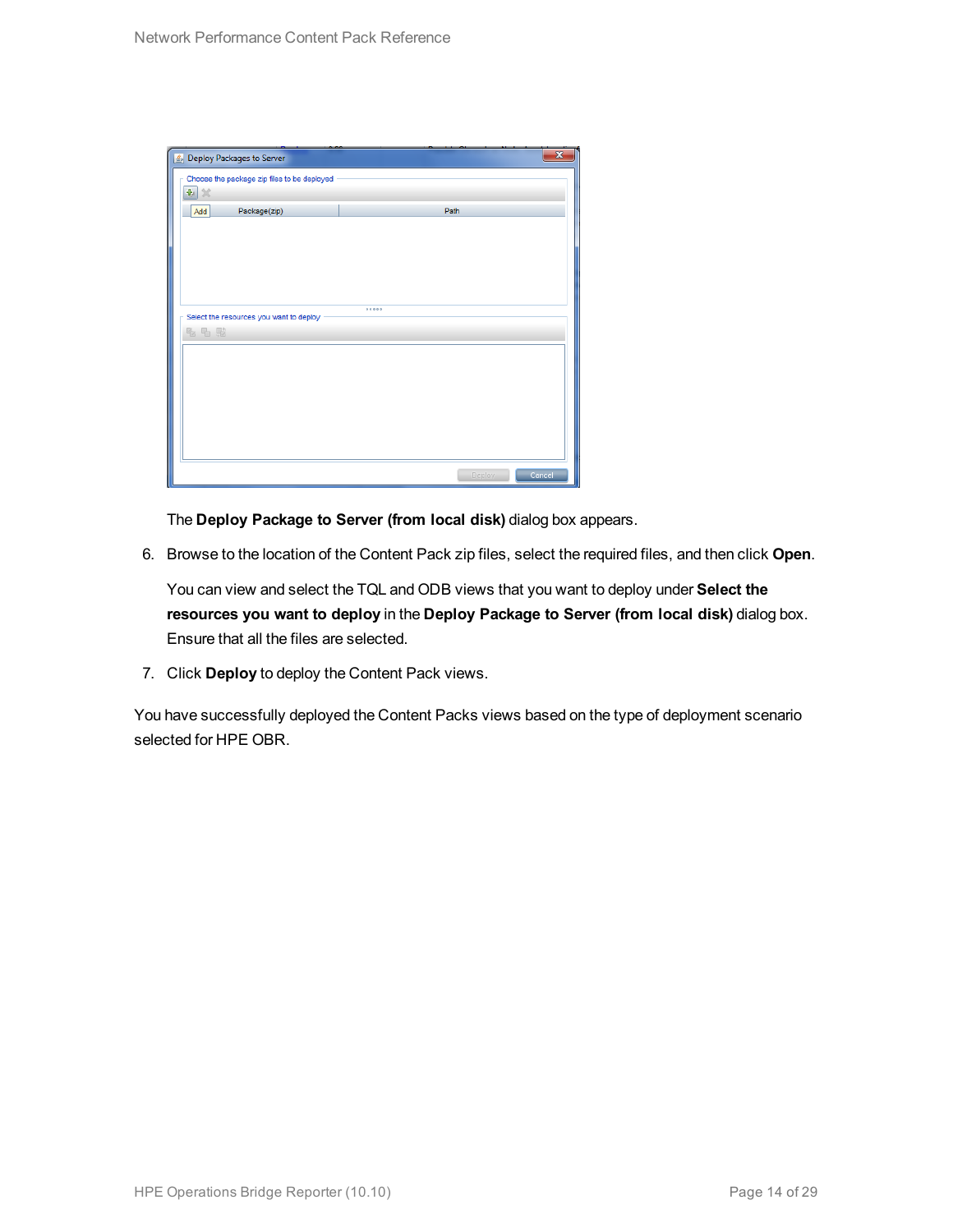# <span id="page-14-0"></span>Install the Content Pack

The Network Performance Content Pack collects performance data at hourly granular from NPS source. So executive summary reports display hourly/daily /monthly summarized view of Network devices collected from NPS. HPE OBR collects performance data of only 'Switches and Routers' devices from NPS source.

Based on your requirement, HPE OBR recommends you to install either the Network Performance Content Pack or Network Component\_Health/Network Interface\_Health Content Packs. Installing both Network Performance Content Pack and Network Component\_Health/Network Interface\_Health Content Packs may lead to performance issues due to redundant data.

<span id="page-14-1"></span>Before you begin to install the Content Packs, check the availability and integrity of the data sources:

# Check Availability and Integrity of Data **Sources**

HPE OBR has Data Source Readiness Check tool that enables you to check the availability and integrity of RTSM and PA data sources before installing Content Packs. The tool is available on Windows and Linux operating systems. You can check the data source readiness using the property file or by database.

#### **Check Data Source Related to RTSM**

To check the availability and integrity of data source related to RTSM, follow these steps:

- 1. Log on to the HPE OBR system.
- 2. Before you check the data source readiness, ensure the following:
	- a. The **dscheck** folder is available in PMDB\_HOME.
	- b. The dscheckRTSM.sh script is available in %PMDB\_HOME%\dscheck\bin (**On Windows**) and \$PMDB\_HOME/dscheck/bin (**On Linux**).
	- c. Property file is created with the following entries:

## RTSM DB connection properties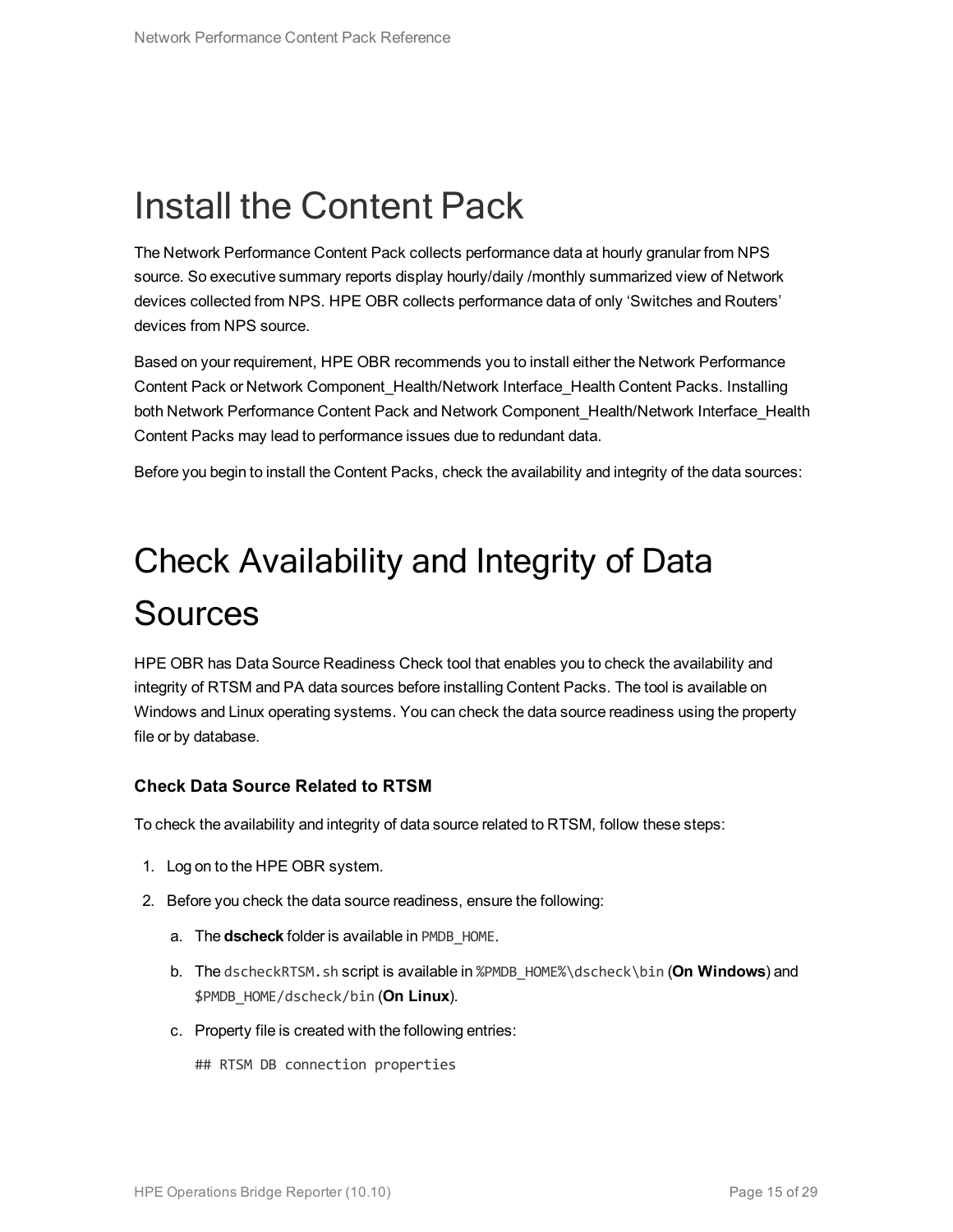rtsm.hostname=<*hostname*>

rtsm.username=<*username*>

rtsm.password=<*password*>

rtsm.port=<*port*>

- 3. To check the data source readiness, run the following command in the command prompt:
	- a. cd {PMDB\_HOME}/dscheck/bin
	- b. Check the data source readiness using:
		- i. **Property file**:

dscheckRTSM.sh -propFile <*File\_Path*>/<*property\_file*>

where,  $\langle$ File Path> is the path where property file is created.

<*property\_file*> is the name of the RTSM property file. For example, rtsm.prp.

ii. **Database**:

./dscheckRTSM.sh

You can open the .html file created in **dscheck** folder to check the availability and integrity of the RTSM data source.

| <b>Status Summary</b>            |                                   |                            |                             |                              |                                           |                                           |                                      |
|----------------------------------|-----------------------------------|----------------------------|-----------------------------|------------------------------|-------------------------------------------|-------------------------------------------|--------------------------------------|
| <b>BSM/OMi</b><br><b>Version</b> | <b>Host Name</b>                  |                            | Connection<br><b>Status</b> | <b>View</b><br><b>Status</b> | <b>Mandatory CI Type</b><br><b>Status</b> | <b>Mandatory CI<br/>Attributes Status</b> | <b>Number of<br/>Duplicate Nodes</b> |
| Unknown                          | IWFVM02277.hpswlabs.adapps.hp.com |                            | Ø                           | ◶                            | 0                                         | 0                                         | $\bullet$                            |
|                                  |                                   |                            |                             |                              |                                           |                                           |                                      |
|                                  |                                   |                            |                             |                              |                                           |                                           |                                      |
| <b>Select Views:</b>             |                                   |                            |                             |                              |                                           |                                           |                                      |
| Not available in RTSM            |                                   | Missing Mandatory CI Types |                             |                              | Missing Mandatory CI Attributes           |                                           |                                      |
|                                  |                                   |                            |                             |                              |                                           |                                           |                                      |
| <b>View Summary</b>              |                                   |                            |                             |                              |                                           |                                           |                                      |
|                                  |                                   |                            |                             |                              |                                           |                                           |                                      |
| <b>View Name</b>                 |                                   | <b>Available in</b>        | <b>Mandatory CI</b>         |                              | <b>Mandatory CI</b>                       |                                           |                                      |
|                                  |                                   | RTSM?                      | <b>Types Missing</b>        |                              | <b>Attributes</b><br><b>Missing</b>       |                                           |                                      |
| SM_PA                            |                                   | Yes:                       | $\mathbf{0}$                |                              | $\blacktriangleleft$                      |                                           |                                      |
| SM SiS BusinessView              |                                   | Yes.                       |                             |                              |                                           |                                           |                                      |
| Exchange Site View               |                                   | <b>Yes</b>                 |                             |                              |                                           |                                           |                                      |
| J2EE_Deployment                  |                                   | Yes:                       |                             |                              | $\mathbf{0}$                              |                                           |                                      |
| SM_HyperV_BusinessView           |                                   | Yes.                       |                             |                              | $\mathbf{R}$                              |                                           |                                      |
| <b>SM_SiS_Server</b>             |                                   | Yes.                       |                             |                              |                                           |                                           |                                      |
| SM Sol Zones                     |                                   | Yes.                       |                             |                              |                                           |                                           |                                      |
| <b>ORA</b> Deployment            |                                   | Yes                        |                             |                              |                                           |                                           |                                      |
| MSSQL BusinessView               |                                   | <b>Yes</b>                 |                             |                              |                                           |                                           |                                      |
| <b>ORA BusinessView</b>          |                                   | Yes                        |                             |                              |                                           |                                           |                                      |
|                                  | SM_Sol_Zones_BusinessView         | Yes:                       |                             |                              | 12                                        |                                           |                                      |
| <b>SHR Network</b>               |                                   | Yes:                       | n.                          |                              |                                           |                                           |                                      |
| <b>SM_LPAR</b>                   |                                   | Yes                        |                             |                              |                                           |                                           |                                      |
| SM SiS                           |                                   | Yes:                       |                             |                              |                                           |                                           |                                      |

The file displays the following information:

- i. Server status
- ii. Configuration details
- iii. Views available in RTSM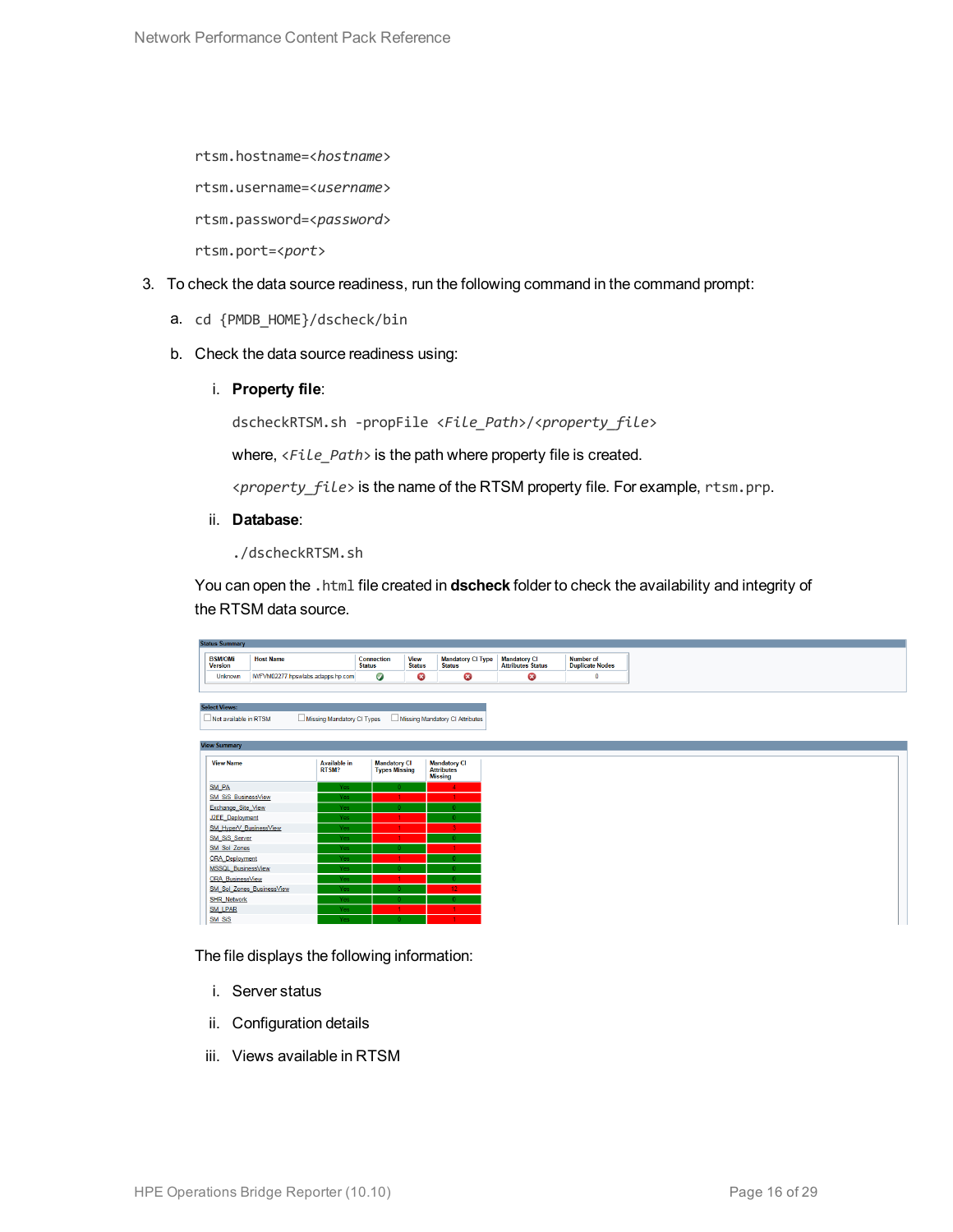- iv. Mandatory CI types missing in the view
- v. Mandatory CI attributes missing with the CI type

#### **Check Data Source Related to PA**

To check the availability and integrity of data source related to PA, follow these steps:

- 1. Log on to the HPE OBR system.
- 2. Before you check the data source readiness, ensure the following:
	- a. The **dscheck** folder is available in PMDB\_HOME.
	- b. The dscheckPA.sh script is available in %PMDB\_HOME%\dscheck\bin (**On Windows**) and \$PMDB\_HOME/dscheck/bin (**On Linux**).
	- c. Property file with the entries of PA nodes is created.
- 3. To check the data source readiness, run the following command in the command prompt:
	- a. cd {PMDB HOME}/dscheck/bin
	- b. Check the data source readiness using:
		- i. **Property file**:

dscheckPA.sh -propFile <*File\_Path*>/<*property\_file*>

where,  $\langle$ File Path> is the path where property files is created.

<*property\_file*> is the name of the PA property file. For example, pa.prp.

#### ii. **Database**:

./dscheckPA.sh

You can open the .html file created in **dscheck** folder to check the availability and integrity of the PA data source.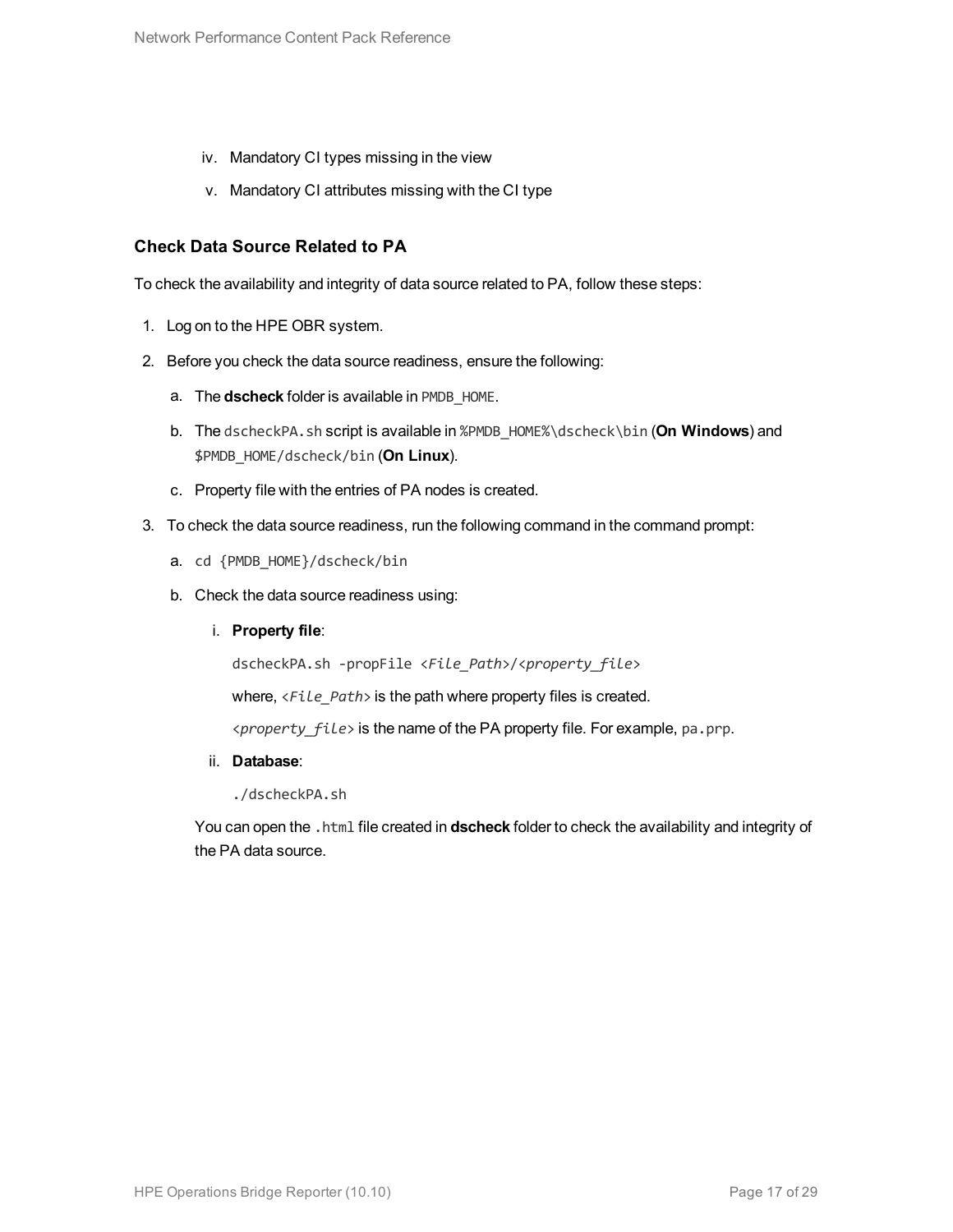|                    | <b>Node Status Summary</b> |                     |                       |                     |                             |                                 |                                   |                        |                 |  |
|--------------------|----------------------------|---------------------|-----------------------|---------------------|-----------------------------|---------------------------------|-----------------------------------|------------------------|-----------------|--|
| <b>Total</b>       | <b>Not Reachable</b>       |                     | <b>Policy Missing</b> |                     |                             | Data not logged for last 2 days |                                   | <b>DSi/CODA Status</b> |                 |  |
| 1                  | 0                          |                     |                       | ┹                   |                             |                                 |                                   |                        |                 |  |
|                    |                            |                     |                       |                     |                             |                                 |                                   |                        |                 |  |
|                    |                            |                     |                       |                     |                             |                                 |                                   |                        |                 |  |
| <b>Select any</b>  |                            |                     |                       |                     |                             |                                 |                                   |                        |                 |  |
| Node Name:         |                            |                     |                       |                     | Domains: -- Select All -- V |                                 |                                   |                        |                 |  |
|                    |                            |                     |                       |                     |                             |                                 |                                   |                        |                 |  |
|                    |                            |                     |                       |                     |                             |                                 |                                   |                        |                 |  |
| <b>Node Status</b> |                            |                     |                       |                     |                             |                                 |                                   |                        |                 |  |
|                    |                            |                     |                       |                     |                             |                                 |                                   |                        |                 |  |
| <b>Node Name</b>   |                            | <b>ICMP</b><br>ping | <b>BBC</b><br>ping    | <b>CODA</b><br>ping | <b>Agent Version</b>        | <b>Last Log Time</b>            | Number<br>of                      | <b>Domain</b>          | <b>DSi/CODA</b> |  |
|                    |                            |                     |                       |                     |                             |                                 | <b>Missing</b><br><b>Policies</b> |                        |                 |  |

The file displays the following information:

- i. Node status summary
- ii. Node status

### <span id="page-17-0"></span>Selecting the Content Pack Components

A typical Content Pack consists of three components - the Domain, Extraction Transformation Loading (ETL), and Application components.

The following figure shows the typical data flow between the components of the Content Pack: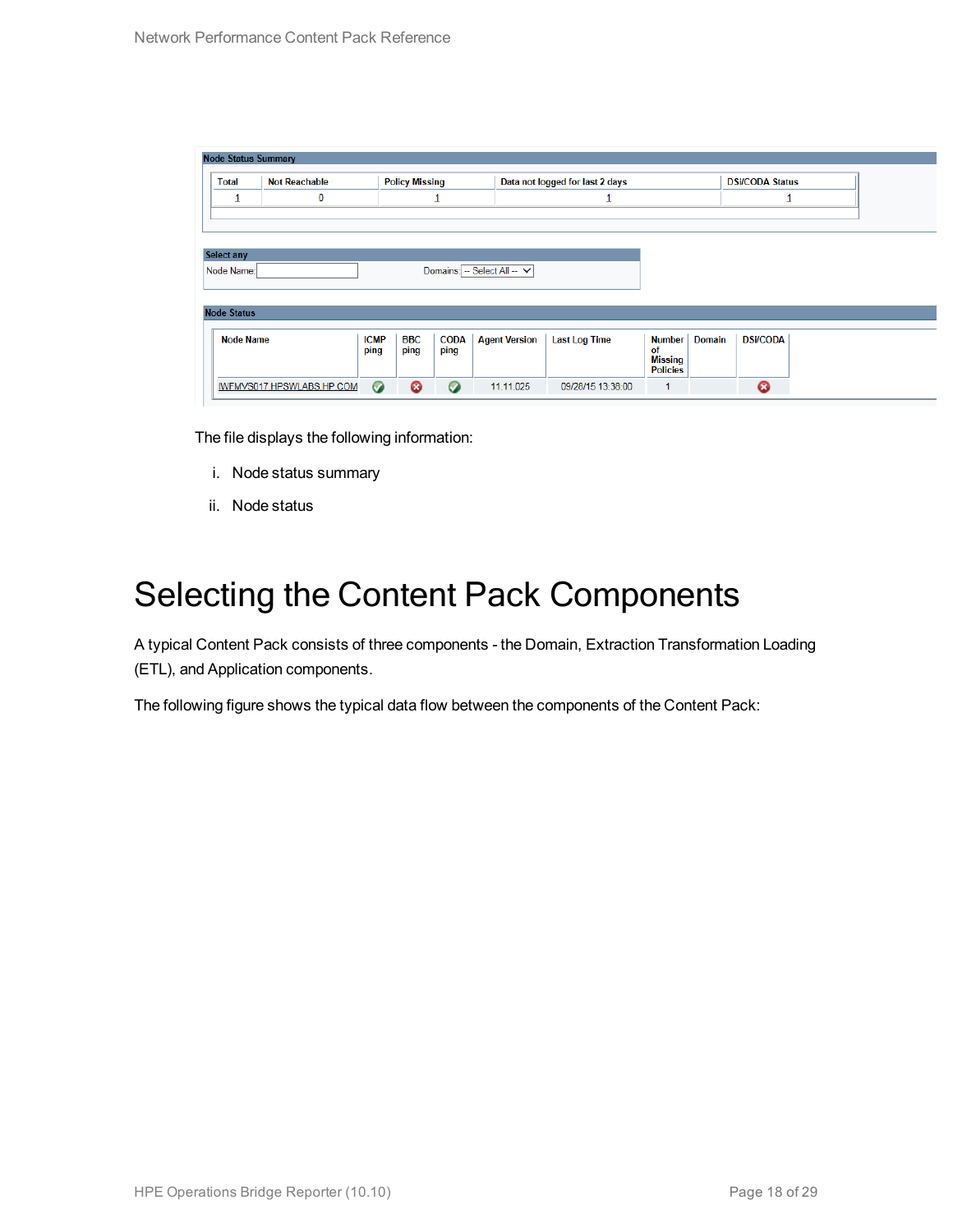

- **Domain component**: The Domain or Core Domain component defines the data model for a particular Content Pack. It contains the rules for generating the relational schema. It also contains the data processing rules, including a set of standard pre-aggregation rules, for processing data into the database. The Domain component can include the commonly-used dimensions and cubes, which can be leveraged by one or more Report Content Pack components. The Domain Content Pack component does not depend on the configured topology source or the data source from where you want to collect data.
- <sup>l</sup> **ETL (Extract, Transform, and Load) component**: The ETL Content Pack component defines the collection policies and the transformation, reconciliation, and staging rules. It also provides the data processing rules that define the order of execution of the data processing steps.

A single data source app.lication can have multiple ETL components. For example, you can have one ETL component for each virtualization technology supported in Performance Agent such as Oracle Solaris Zones, VMware, IBM LPAR, and Microsoft HyperV. The ETL component can be dependent on one or more Domain components. In addition, you can have multiple ETL components feeding data into the same Domain component.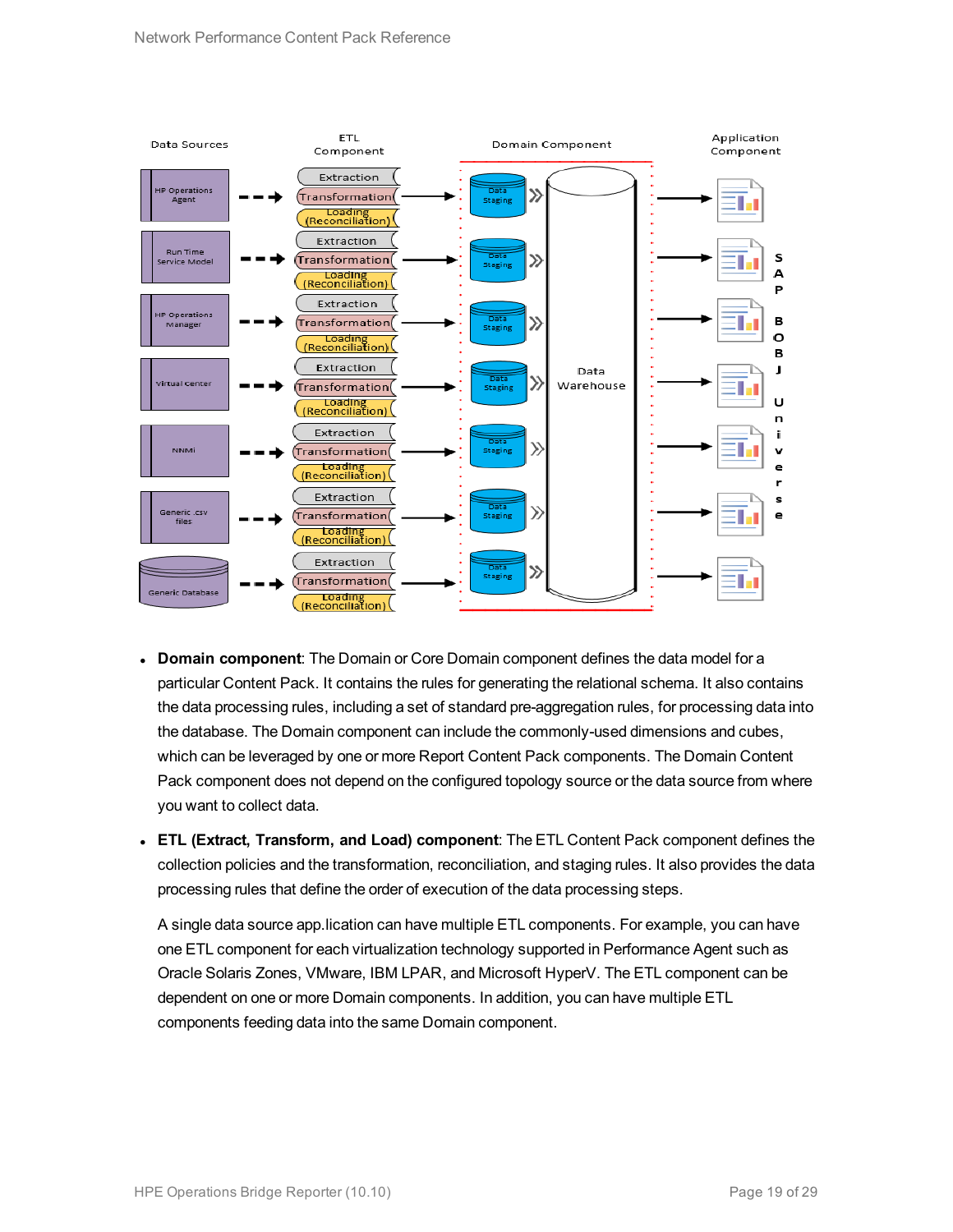The ETL Content Pack component is data source dependent. Therefore, for a particular domain, each data source application has a separate ETL Content Pack component. For example, if you want to collect system performance data from the HP Operations Agent, you must install the SysPerf\_ETL\_PerformanceAgent component. If you want to collect system performance data from HP SiteScope, you must install either SysPerf\_ETL\_SiS\_API (sourcing data logged in API) or SysPerf ETL SiS DB (sourcing data logged in BSM Profile database).

The Content Pack components 'NetworkPerf\_ETL\_PerfiSPI\_NonRTSM' and 'NetworkPerf\_ETL\_ PerfiSPI\_RTSM' are mutually exclusive. Ensure that only one of them is selected.

**Note:** If the NNMi topology is integrated to BSM/OMi RTSM, select NetworkPerf\_ETL PerfiSPI\_RTSM Content Pack component. If else, select NetworkPerf\_ETL\_PerfiSPI NonRTSM Content Pack component.

**• Application component**: The Application Content Pack component defines the applicationspecific aggregation rules, business views, SAP BOBJ universes, and the reports for a particular domain. Report components can be dependent on one or more Domain components. This component also provides the flexibility to extend the data model that is defined in one or more Domain components.

The list of Content Pack components that you can install depends on the topology source that you configured during the post-install configuration phase of the installation. Once the topology source is configured, the Deployment Manager filters the list of Content Pack components to display only those components that can be installed in the supported deployment scenario. For example, if RTSM is the configured topology source, the Deployment Manager only displays those components that can be installed in the SaOB and APM deployment scenarios.

# <span id="page-19-0"></span>Install the Content Pack in Deployment Manager

To install the required Network Performance Content Pack, follow these steps:

1. Launch the Administration Console in a web browser using the following URL:

http://*<OBR\_Server\_FQDN>*:21411

2. In the Administration Console, click **Administration > Deployment Manager**. The Deployment Manager page is displayed.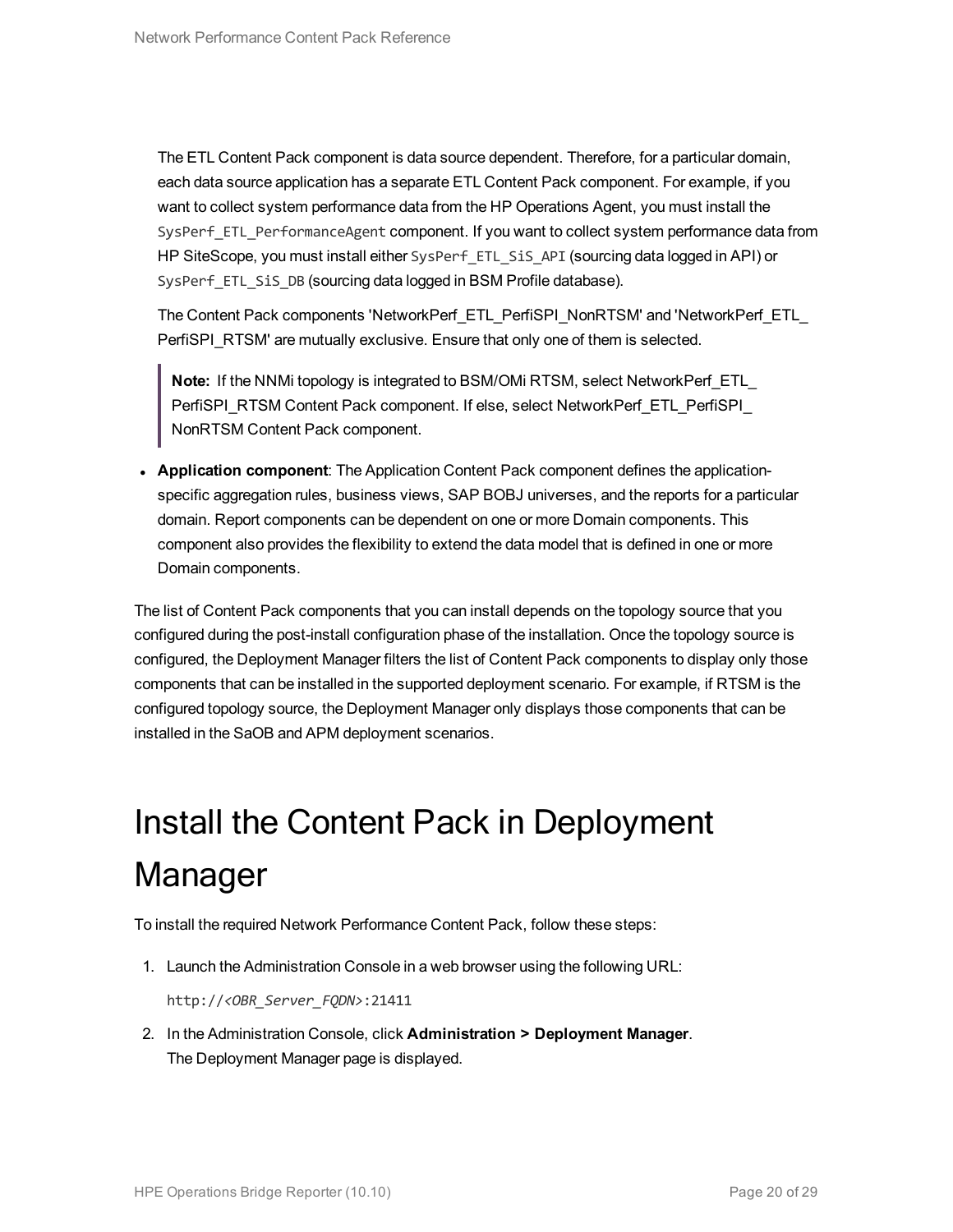To install this content pack and to generate reports on data from HPOM, BSM, or OMi, make the following selections:

- <sup>o</sup> NetworkPerf\_ETL\_PerfiSPI\_NonRTSM (10.00.000)
- <sup>o</sup> NetworkPerf\_ETL\_PerfiSPI\_RTSM (10.00.000)
- <sup>o</sup> NetworkPerf\_Domain (10.00.000)
- <sup>o</sup> NetworkPerf\_Reports (10.00.000)

**Note:** The Content Pack components for RTSM and non RTSM topology source are mutually exclusive. Ensure that only one of them is selected.

**Tip:** Install the following dependent content packs (and their components) along with this content pack for it to function:

- <sup>o</sup> Core
	- Core\_Domain
- <sup>o</sup> System Performance
	- SysPerf\_Reports

**Note:** The dependent domain content pack get selected automatically, you have to select only the ETLs based on the topology source.

**Note:** For more details on ETLs, see *HP Operations Bridge Reporter Content Pack Release Notes*.

3. Click **Install/Upgrade** to install the Content Packs.

The color of the status column changes for all the selected Content Packs. An Installation Started status appears in the **Status** column for Content Pack that is currently being installed. The Deployment Manager page automatically refreshes itself to display the updated status. Once the installation completes, an Installation Successful status appears. If the installation fails, an Installation Failed status appears.

**Note:** The timer service will be stopped automatically during install/uninstall/upgrade operation and will be started once operation is complete.

4. Click the link in the **Status** column for more information about the installation process. The Content Pack Component Status History window is displayed. It displays the details of the current and historical status of that Content Pack component's installation.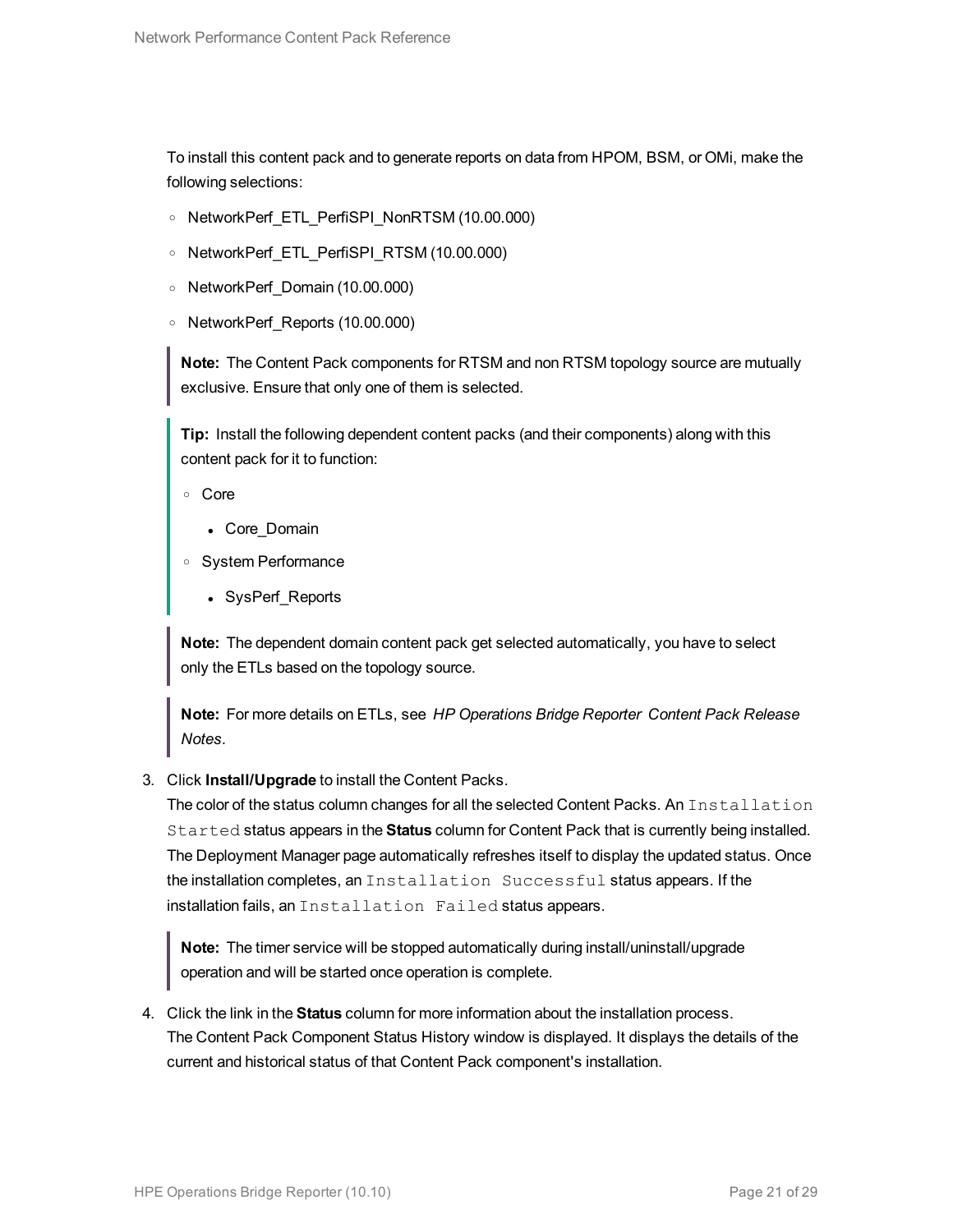**Note:** During install/uninstall process, Deployment Manager does not allow you to interrupt the process. Instead, you must wait till the current process is complete before you can perform any other operations on the Deployment Manager page.

## <span id="page-21-0"></span>Uninstalling the Content Pack Components

Use the Deployment Manager utility to uninstall the Content Pack components.

To uninstall the Content Packs, follow these steps:

- 1. Launch the Administration Console in a web browser:
	- a. Launch the following URL:

https://*<OBR\_Server\_FQDN>*:21412/

b. Type **administrator** in the **Login Name** field and password in the **Password** field. Click **Log In** to continue. The Administration Console page appears.

**Note:** If you use any other user account to access the Administration Console, make sure that the user account has administrator privileges.

2. On the left pane, click **Administration**, and then click **Deployment Manager**. The **Deployment Manager** page appears.

The Deployment Manager displays the Content Pack components that are installed in the supported deployment scenario. For the list of [Content](#page-9-1) Pack, see "List of Content Pack and [Topology](#page-9-1) Views to Deploy" on page 10.

3. Click in icon for the required Content Pack to be uninstalled. A summary message is displayed.

**Note:** At a time, only one Content Pack and its dependent Content Packs are uninstalled.

4. Click **OK** to uninstall the Content Pack. The uninstall status is displayed in the **Status** column.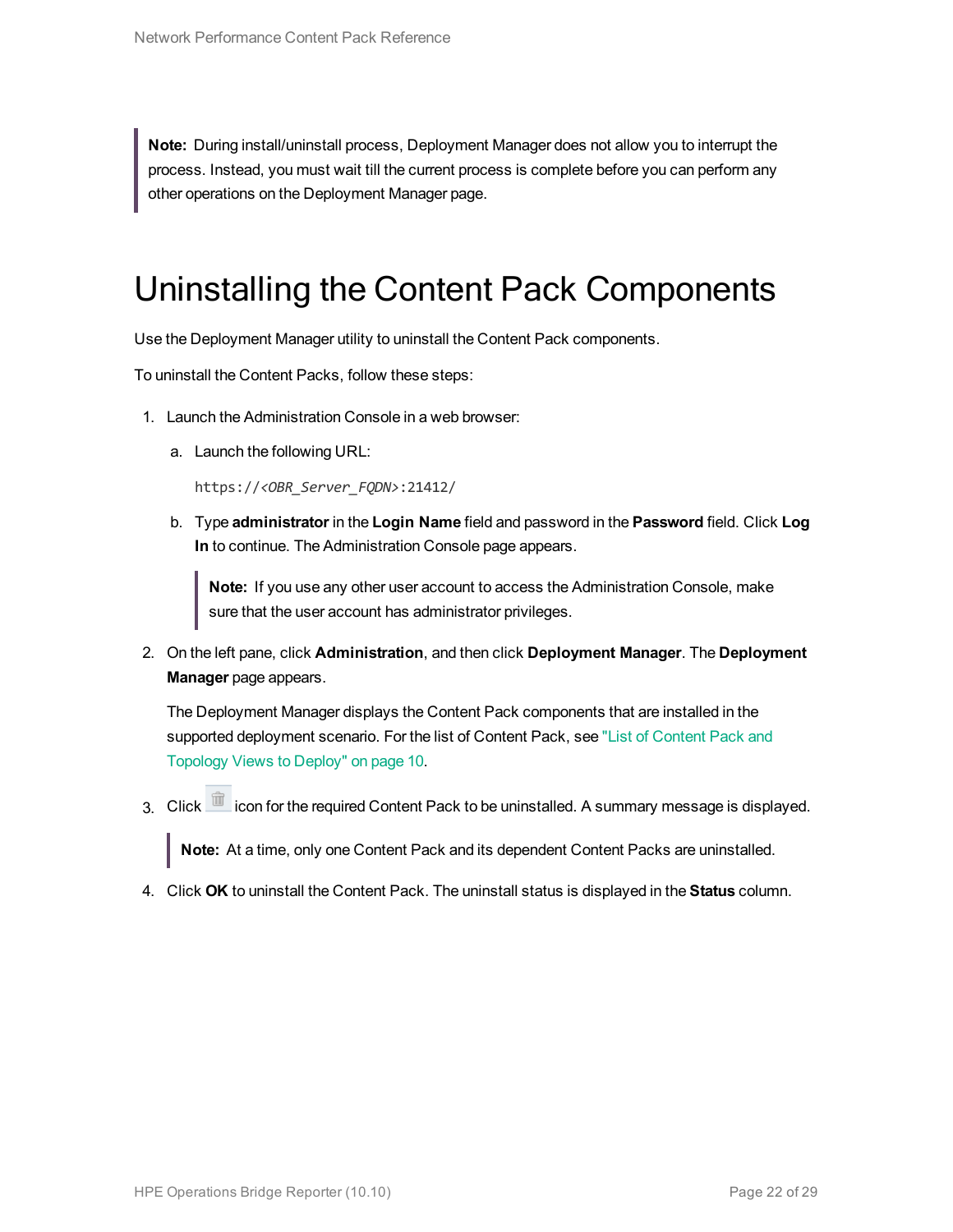# <span id="page-22-0"></span>Data Source Collection Configuration

After installing Content Packs, you must configure HPE OBR to collect required data from various data collectors. The data collectors work internally within the HPE OBR infrastructure to collect the data. Therefore, you cannot directly interface with these collectors. Instead, you can specify the data sources from where the collectors can collect the data through the Administration Console.

<span id="page-22-1"></span>**Note:** You must have the NNM iSPI Performance for Metrics installed. Do not select this option if you do not have NNMi and the NNM iSPI Performance for metrics available in your environment.

# Configuring the Network Data Source (using Generic Database)

This page allows you to configure connections to generic databases that use Vertica, Oracle, Sybase IQ or SQL Server as the database system.

If you have installed the Network Content Pack, you must configure HPE OBR to collect networkrelated data from NNMi. NNMi uses the NPS as the repository for network performance data. Using the Generic Database page in the Administration Console, you can configure HPE OBR to collect the required data from the NPS.

#### **Sybase IQ as Data Source**

If Sybase IQ is the database in your system, you have to manually copy the jconn4.jar file to the HPE OBR system and then continue with the generic database configuration.

To copy the jconn4.jar file, follow these steps:

- 1. Copy the jconn4.jar from %SYBASE%/jConnect-7\_0/classes (**On Windows**) and \$SYBASE\jConnect-7\_0\classes (**On Linux**) on Sybase IQ server to \$PMDB\_HOME/lib directory on HPE OBR system.
- 2. Restart the collection service.

#### **Configure Network Data Source**

To configure the Network data source connection, follow these steps: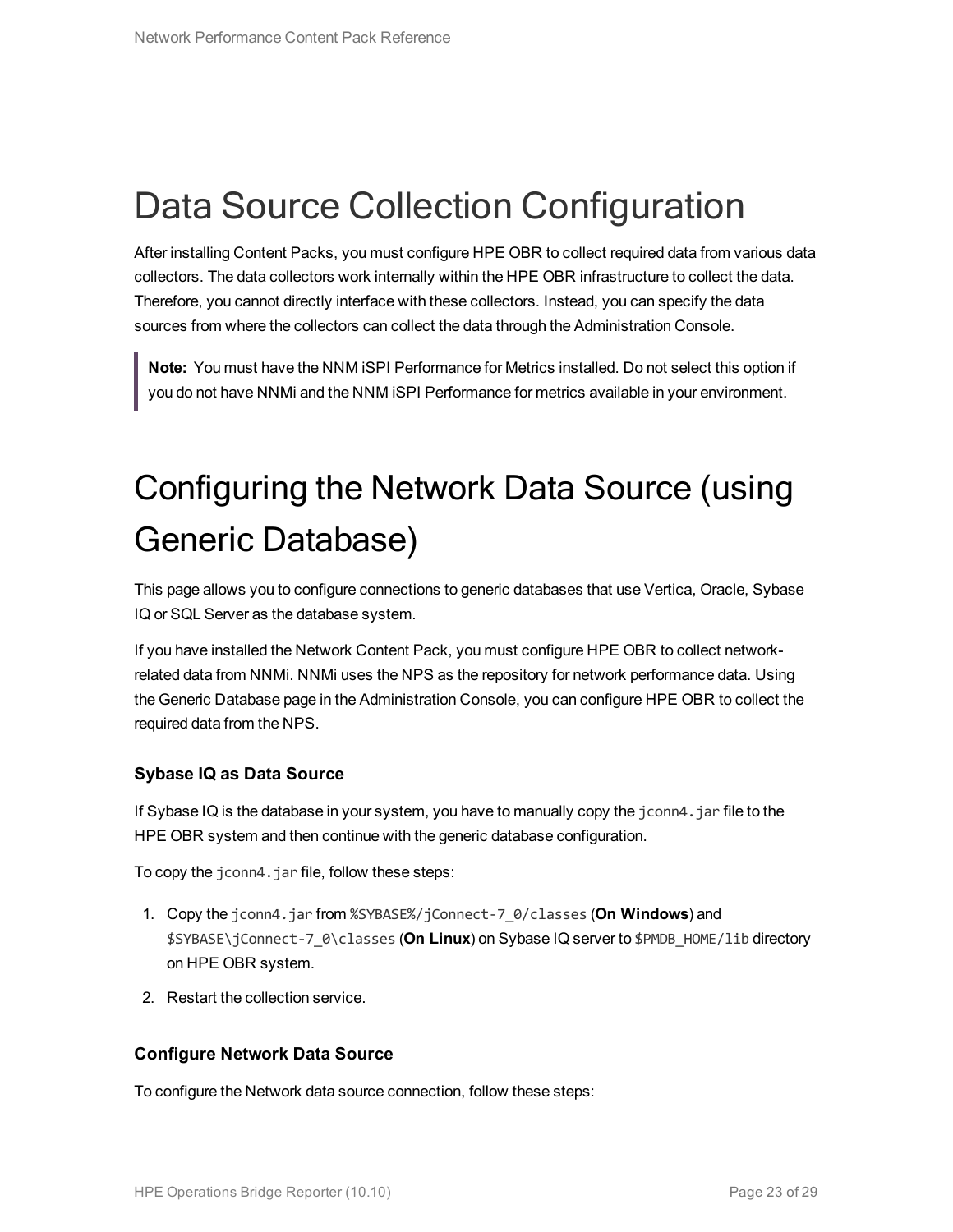- 1. In the **Administration Console**, click **Data Source Configuration > Generic Database**. The **Generic Database** page appears.
- 2. Click **Create New** to create the NPS data source connection. The **Connection Parameters** dialog box appears.
- 3. Specify or type the following values in the **Connection Parameters** dialog box:

| Field                     | <b>Description</b>                                                                                  |
|---------------------------|-----------------------------------------------------------------------------------------------------|
| Host name                 | Address (IP or FQDN) of the NPS database server.                                                    |
| Port                      | Port number to query the NPS database server.                                                       |
| TimeZone                  | The time zone in which the database instance is configured.                                         |
| Database type             | The type of database engine that is used to create the NPS<br>database.                             |
| Domain                    | Select the domain(s) for which you want HPE OBR to collect data<br>from the selected database type. |
| <b>URL</b>                | The URL of the database instance.                                                                   |
| User name                 | Name of the NPS database user.                                                                      |
| Password                  | Password of the NPS database user.                                                                  |
| <b>Collection Station</b> | To specify whether it is a Local / Remote Collector.                                                |

The Domain name Network\_Core appears for selection only after the installation of NetworkPerf\_ ETL\_PerfiSPI\_RTSM or NetworkPerf\_ETL\_PerfSPI9.20 Content Pack or NetworkPerf\_ETL\_ PerfiSPI\_NonRTSM.

- 4. Click **OK**.
- 5. Click **Test Connection** to test the connection.
- 6. Click **Save** to save the changes. A Saved Successfully message appears in the Information message panel.
- 7. To change the data collection schedule for one or more hosts, in the **Schedule Frequency** column, specify a collection time between 1 and 24 hours in the **Hrs** box.
- 8. Click **Save** to save the changes. A Saved Successfully message appears in the Information message panel.

Data collection for all the newly created data source connections is enabled by default. For more information about configuring network data source connections, see the *HPE Operations Bridge Reporter Administration Guide*.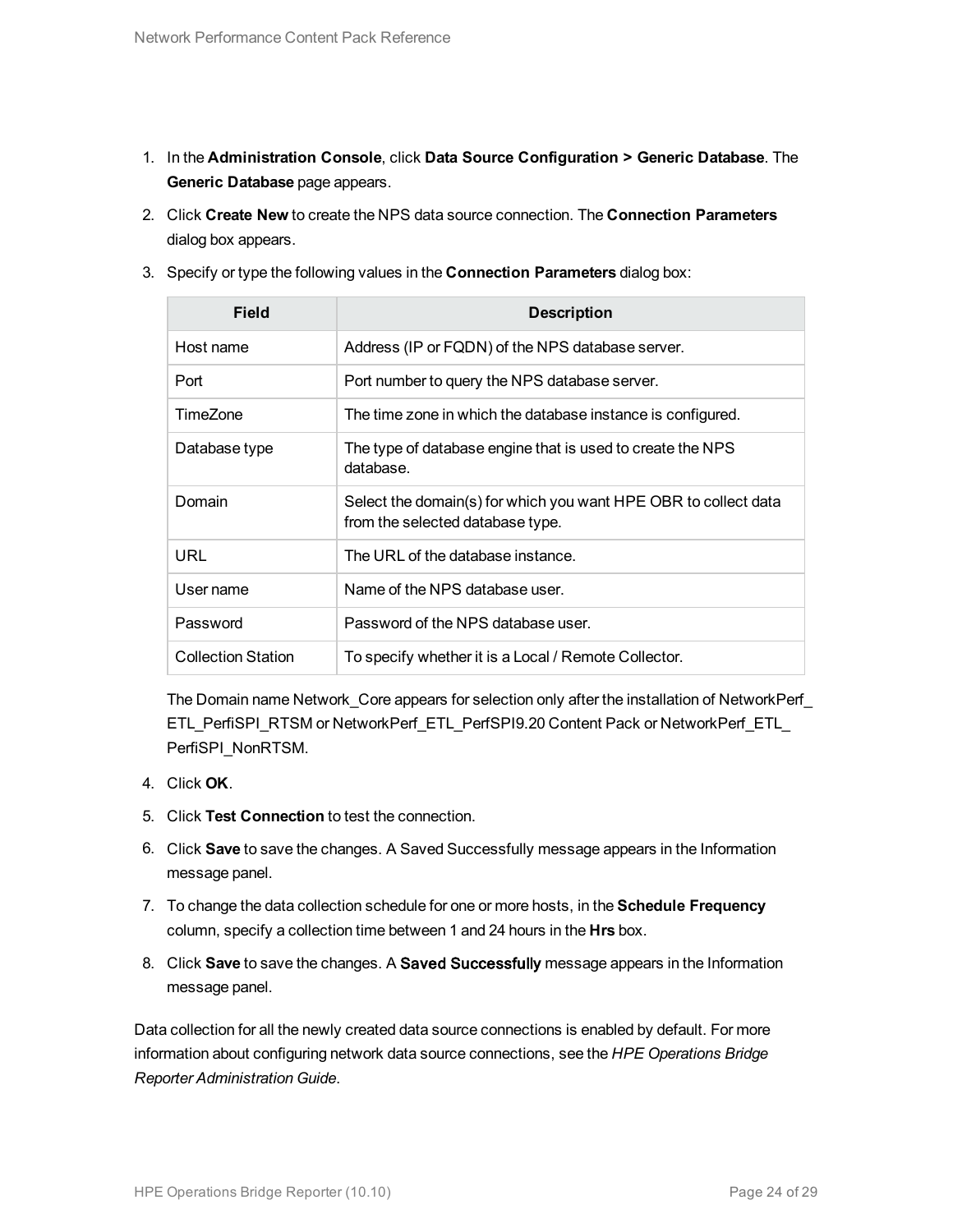# <span id="page-24-0"></span>Report Navigation

The Network reports are categorized into the high-level Executive Summary and the detailed Performance reports to help you easily analyze and identify performance problems with the network nodes in your IT environment. You can navigate from the higher-level reports to the detailed reports through the various cross launch and hyperlink features. For example, you may start with the Network Node Health by Group report for an overall picture of the health of the network infrastructure and then navigate to the detailed Quick View or Exception reports to identify specific nodes that breached the utilization thresholds.

Certain Network reports also provide cross-domain functionality where you can cross-launch to the related System Management reports for further investigation. However, report navigation can vary depending on the use-cases around which these reports are designed.

The Network reports provide the following information:

- Historical information about the performance of the different network nodes
- Analyze the health of the monitored network devices
- Single pane of view of consolidated information of both the physical systems and the network nodes for the same business service
- Verify the outcome of network optimization tasks that were performed based on reports from other real-time monitoring tools

#### **New Network Performance Reports**

The following is the new Network Performance report:

**Network Node Availability** - Displays the availability details of the monitored network nodes, as a heat-map based on predetermined thresholds, for every hour across the selected time period.

| Availability      | Color |
|-------------------|-------|
| ~< 90             |       |
| $> 90$ and $< 95$ |       |
| > 95              |       |

#### **Report Navigation**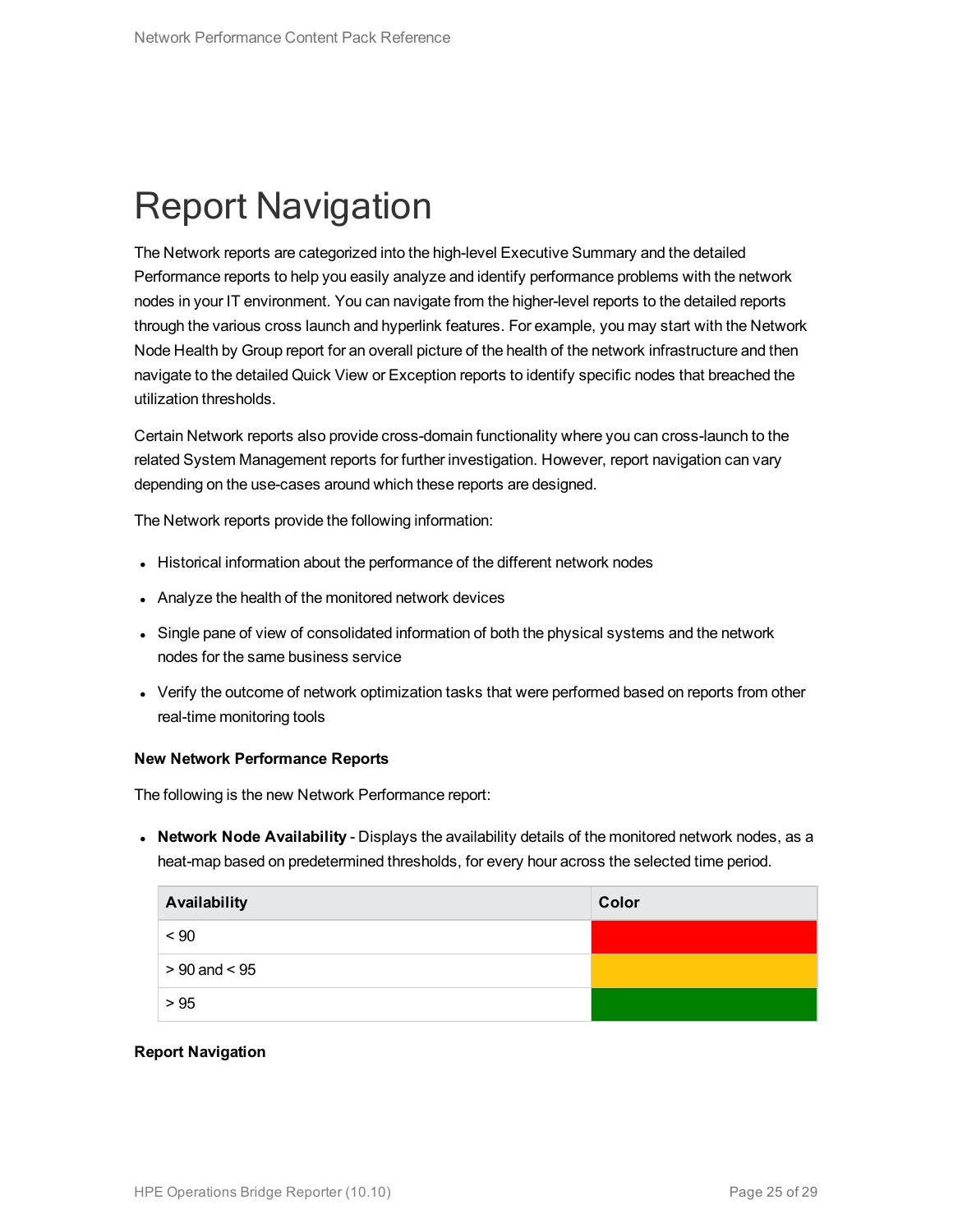The following diagram consolidates the reports in the Network domain and depicts one possible way of navigating the reports.

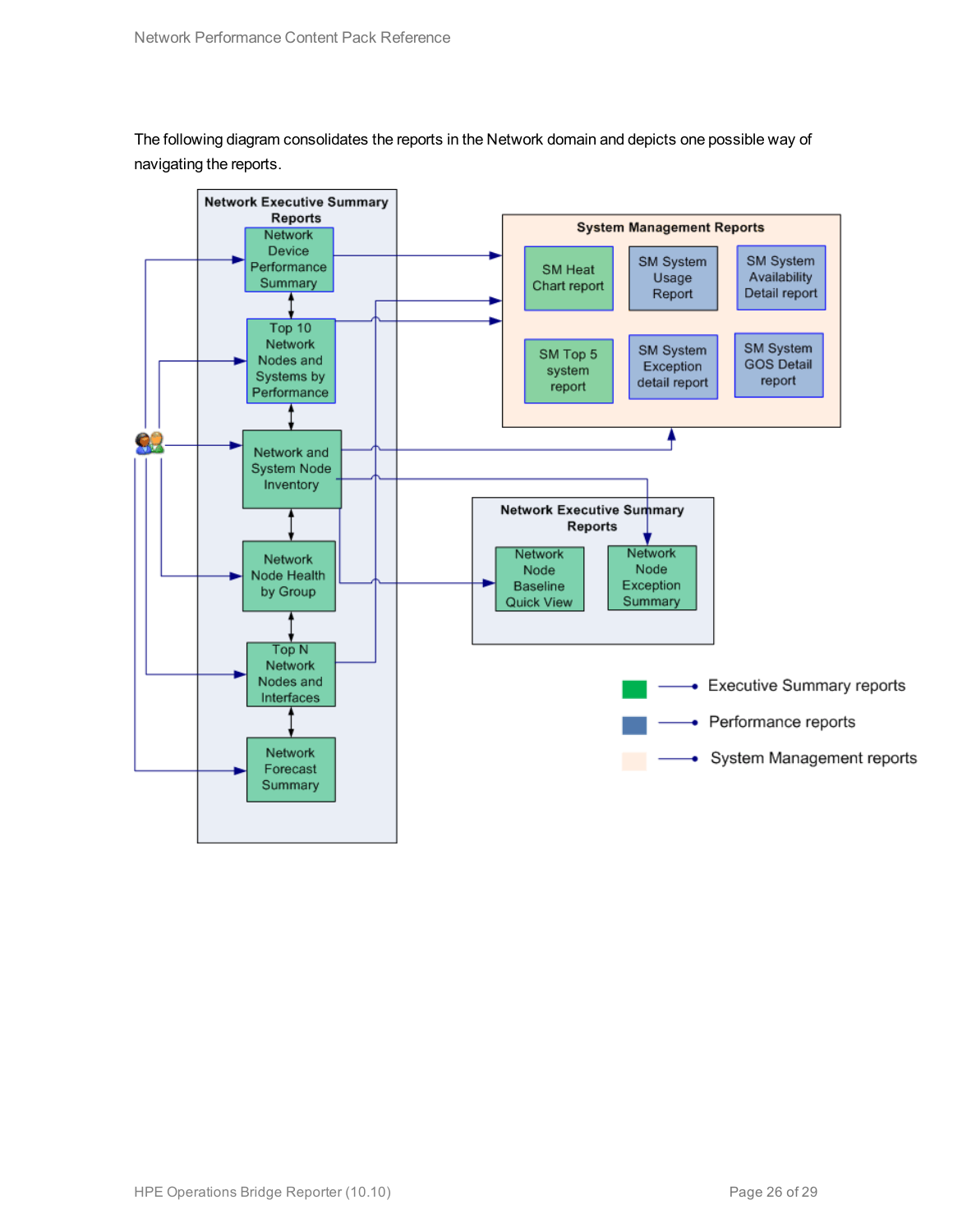# <span id="page-26-0"></span>Appendix

<span id="page-26-1"></span>This section provides information on [Terminology](#page-26-1) and Metric [Mapping](#page-27-0) for Reports.

## Appendix A: Terminology

**Business Service**: Any service created in BSM Run-time Service Model (RTSM) and is part of your business, such as the online banking service or email service.

**Business View**: A view deployed on BSM RTSM that provides the topology information of the configuration items in your IT environment.

**Node Groups:**: Group of managed nodes defined by users or available by default in HP Operations Manager (HPOM) to classify as specific organizations or entities within the enterprise. OBR uses the node groups from HPOM for its topology information.

**Baseline metrics**: The Network Performance Server (NPS) provides you the baseline metrics for network-related data to define the normal (expected) range of values for any given metric. The baselines metrics enable you to forecast the future value for a given metric based on the historical data.

**Baseline**: The value that presents the normal (expected) range of utilization for the selected topology filter based on the historical data.

**Baseline sleeve**: The upper and lower limit of the baseline range of utilization.

**Baseline deviation**: Deviation of the samples spread over a specific time range. This value represents the extent of the range of values normally seen for the selected time range in the seasonal cycle, based on historical data.

**Baseline slope**: Indicates the increase or decrease in the average utilization in one day. Negative slope indicates a declining trend.

**Exception count**: The total number of sample counts that are marked for an exception. NPS raises an exception for the metric if the a certain number of samples within a sample window are out of normal range.

**Exception rate**: The percentage of samples that has the exception flag set.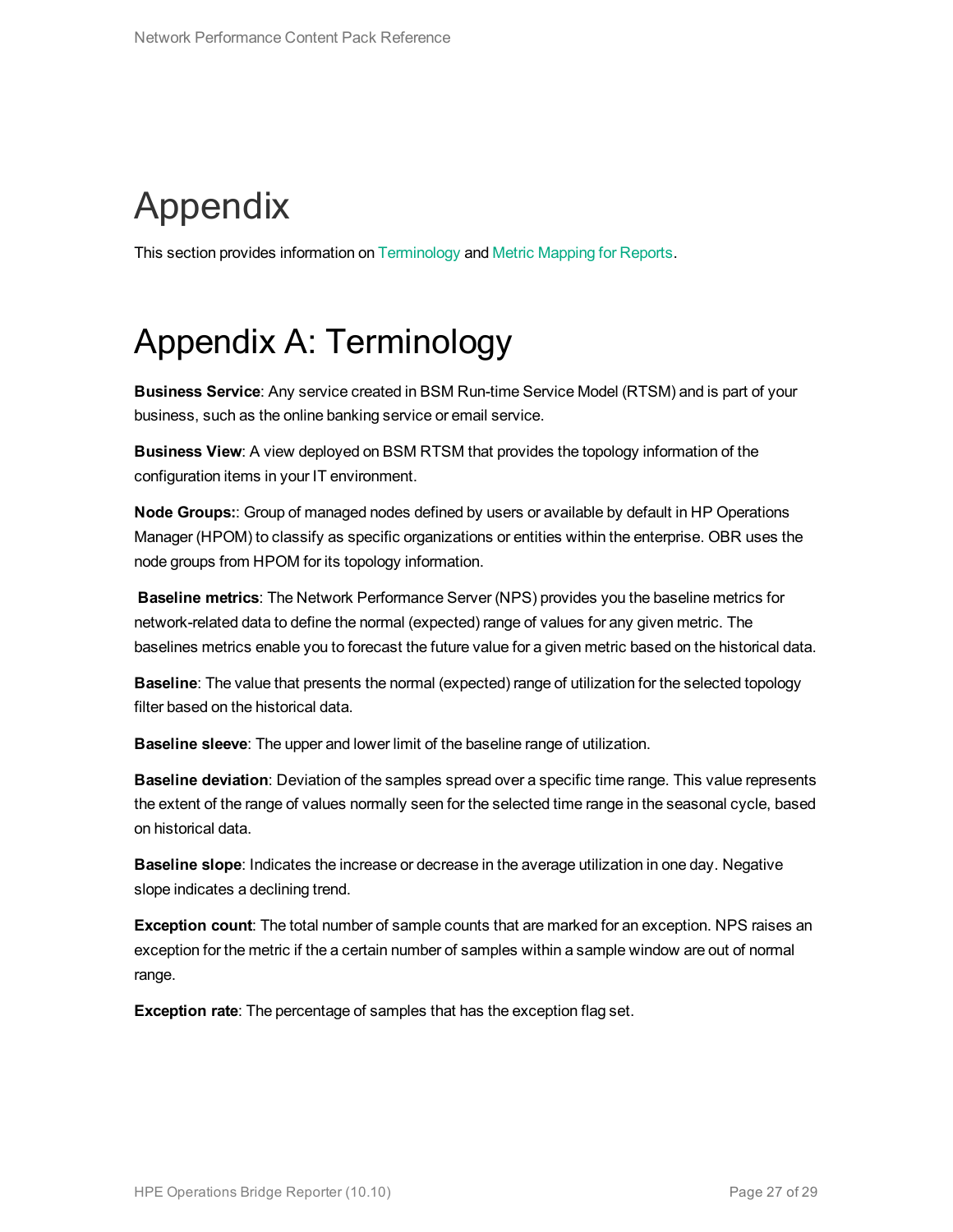## <span id="page-27-0"></span>Appendix B: Metric Mapping for Reports

HPE OBR provides a utility to generate metric flow documents. The utility has strong filtering capabilities and generates the metric flow documents in HTML format. These HTML output files can then be saved in Excel for further filtering and metric tracking.

To generate the metric flow documents, follow these steps:

1. Run the utility using the following command:

#### **On Windows:**

%PMDB\_HOME%\bin\shr\_utility -flow -dir %PMDB\_HOME%\packages\Network

#### **On Linux:**

\$PMDB\_HOME/bin/shr\_utility -flow -dir \$PMDB\_HOME/packages/Network

The command generates multiple HTML output files in the current directory.

2. Open the HTML output file in Excel.

You can apply combination of filters to compare and track a particular metric(s).

**Note:** The output file in Excel format is published for some of the Content Packs. You can download the files from the following URL:

<https://hpln.hp.com/node/24267/attachment>